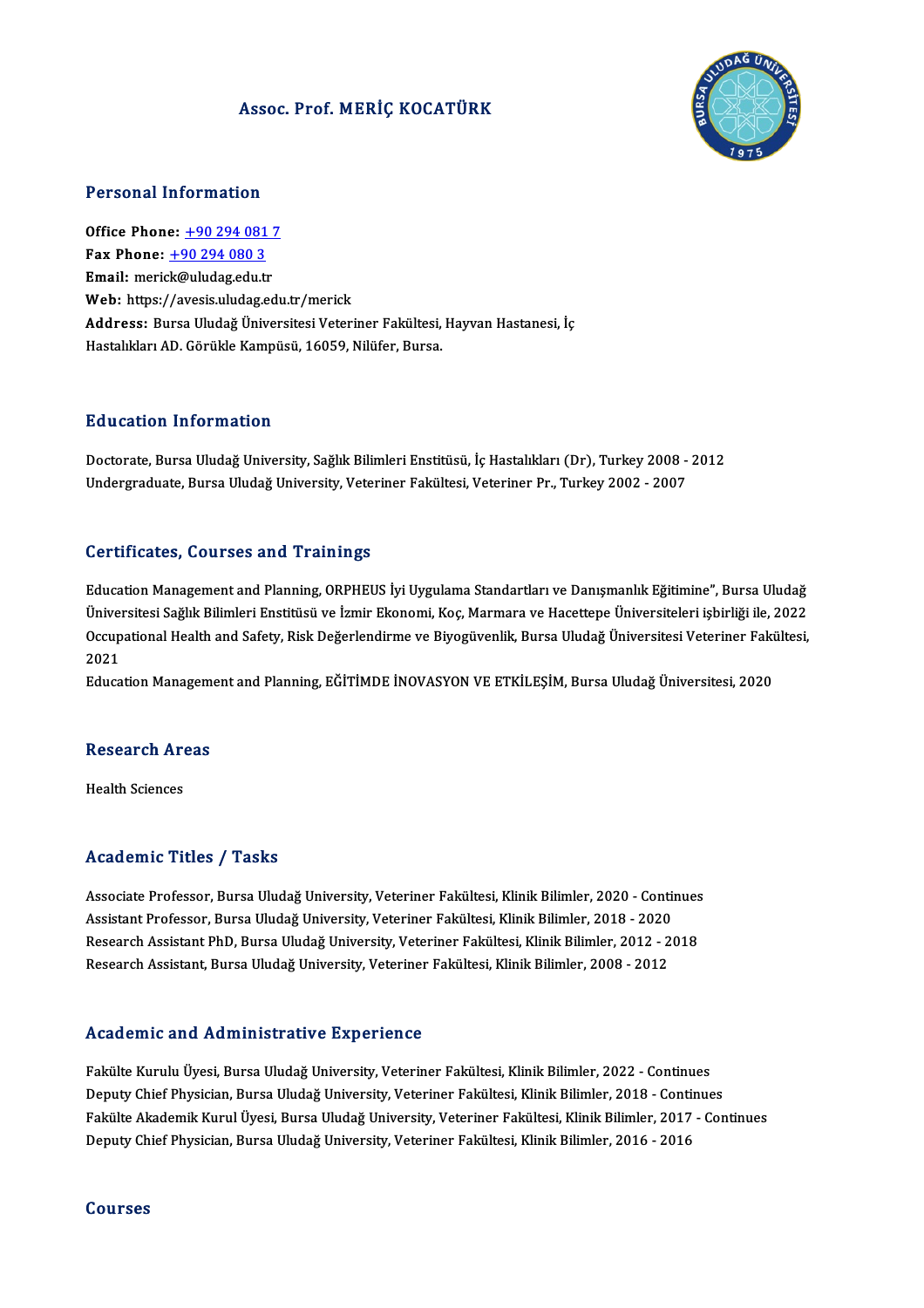VET4020 Denetimli Çalışma, Undergraduate, 2016 - 2017, 2017 - 2018<br>VET5000 Klinik Uvgulama III Undergraduate, 2016 - 2017, 2017 - 2018 VET4020 Denetimli Çalışma, Undergraduate, 2016 - 2017, 2017 - 2018<br>VET5009 Klinik Uygulama III, Undergraduate, 2016 - 2017, 2017 - 2018<br>VET4016 Klinik uygulama II Undergraduate, 2016 - 2017, 2017, 2019 VET4020 Denetimli Çalışma, Undergraduate, 2016 - 2017, 2017 - 2018<br>VET5009 Klinik Uygulama III, Undergraduate, 2016 - 2017, 2017 - 2018<br>VET4016 Klinik uygulama II, Undergraduate, 2016 - 2017, 2017 - 2018<br>VET 2015 Mesleki U VET5009 Klinik Uygulama III, Undergraduate, 2016 - 2017, 2017 - 2018<br>VET4016 Klinik uygulama II, Undergraduate, 2016 - 2017, 2017 - 2018<br>VET 2015 Mesleki Uygulama, Undergraduate, 2016 - 2017, 2017 - 2018<br>VET 4013 Klink Uyg VET4016 Klinik uygulama II, Undergraduate, 2016 - 2017, 2017 - 2018

### **Jury Memberships**

Competence InArt,Competence InArt,BursaUludağÜniversitesi,February,2022

Doctoral Examination, Doctoral Examination, Bursa Uludağ Üniversitesi, June, 2021

Competence In Art, Competence In Art, Bursa Uludağ Üniversitesi, February, 2022<br>Doctoral Examination, Doctoral Examination, Bursa Uludağ Üniversitesi, June, 2021<br>PhD Thesis Monitoring Committee Member, PhD Thesis Monitorin Docto<br>PhD T<br>2020<br>מבואת PhD Thesis Monitoring Committee Member, PhD Thesis Monitoring Committee Member, Bursa Uludağ Üniversitesi,<br>2020<br>PhD Thesis Monitoring Committee Member, PhD Thesis Monitoring Committee Member, Bursa Uludağ Üniversitesi,<br>Aug

2020<br>PhD Thesis Monitoring Committee Member, PhD Thesis Monitoring Committee Member, Bursa Uludağ Üniversitesi,<br>August, 2019

### Articles Published in Journals That Entered SCI, SSCI and AHCI Indexes

rticles Published in Journals That Entered SCI, SSCI and AHCI Indexes<br>I. Editorial: Novel Insight Into the Diagnosis and Treatment of Cardio(Thoracic) Diseases in Dogs and<br>Cats nes<br>Edito<br>Cats<br><sup>Hame</sup> Editorial: Novel Insight Into the Diagno<br>Cats<br>Hamabe L., Kocatürk M., Yılmaz Z., Tanaka R.<br>EPONTIERS IN VETERINARY SCIENCES, no 9 Cats<br>Hamabe L., Kocatürk M., Yılmaz Z., Tanaka R.<br>FRONTIERS IN VETERINARY SCIENCES, no.9, pp.1-2, 2022 (Journal Indexed in SCI Expanded)<br>Association between dilated sardiamyonathy and hynothyroidism in dags.

- Hamabe L., Kocatürk M., Yılmaz Z., Tanaka R.<br>FRONTIERS IN VETERINARY SCIENCES, no.9, pp.1-2, 2022 (Journal Indexed in SCI E<br>II. Association between dilated cardiomyopathy and hypothyroidism in dogs<br>Kosková B., Fernando Agu FRONTIERS IN VETERINARY SCIENCES, no.9, pp.1-2, 2022 (Journal Indexed in<br>Association between dilated cardiomyopathy and hypothyroidism in<br>Kosková B., Fernando Agudelo Ramírez C., Filipejová Z., Kocatürk M., Crha M.<br>ACTA VE ACTA VETERINARIA BRNO, vol.91, no.91, pp.201-207, 2022 (Journal Indexed in SCI Expanded) Kosková B., Fernando Agudelo Ramírez C., Filipejová Z., Kocatürk M., Crha M.<br>ACTA VETERINARIA BRNO, vol.91, no.91, pp.201-207, 2022 (Journal Indexed in SCI Expande<br>III. Serum Proteomic Changes in Dogs with Different Stages
- ACTA VETERINARIA BRNO, vol.91, no.91, pp.201-207, 2022 (Journal Indexed in SCI Expanded)<br>Serum Proteomic Changes in Dogs with Different Stages of Chronic Heart Failure<br>Saril A., Kocaturk M., Shimada K., Uemura A., Akgün E. Seru<br>Saril<br>et al. Saril A., Kocaturk M., Shimada K., Uemura A., Akgün I<br>et al.<br>Animals, vol.12, no.4, 2022 (Journal Indexed in SCI)<br>Shaline or SDB shaline restance hypotension

- et al.<br>Animals, vol.12, no.4, 2022 (Journal Indexed in SCI)<br>IV. Choline or CDP-choline restores hypotension and improves myocardial and respiratory functions in<br>dogs with experimentally. Indused endetaxis shock Animals, vol.12, no.4, 2022 (Journal Indexed in SCI)<br>Choline or CDP-choline restores hypotension and im<br>dogs with experimentally - Induced endotoxic shock.<br>Kosaturk M. Vilmar 7, Consey M. Oranda V. Caron J. J. Butu Choline or CDP-choline restores hypotension and improves myocal<br>dogs with experimentally - Induced endotoxic shock.<br>Kocaturk M., Yilmaz Z., Cansev M., Ozarda Y., Ceron J. J. , Buturak A., Ulus I. H.<br>Besearsh in veterinary dogs with experimentally - Induced endotoxic shock.<br>Kocaturk M., Yilmaz Z., Cansev M., Ozarda Y., Ceron J. J. , Buturak A., Ulus I. H.<br>Research in veterinary science, vol.141, pp.116-128, 2021 (Journal Indexed in SCI)<br>Nasa Kocaturk M., Yilmaz Z., Cansev M., Ozarda Y., Ceron J. J. , Buturak A., Ulus I. H.<br>Research in veterinary science, vol.141, pp.116-128, 2021 (Journal Indexed in SCI)<br>V. Nasal secretory protein changes following intravenous
- Research in veterinary science, vol.141, pp.1<br>Nasal secretory protein changes follow<br>experimentally induced endotoxaemia<br>Kessturk M. Inan O. E., Tyarijanavisiwa A. 1 Nasal secretory protein changes following intravenous choline administration in calves with<br>experimentally induced endotoxaemia<br>Kocaturk M., Inan O. E. , Tvarijonaviciute A., Sahin B., Baykal A. T. , Cansev M., Ceron J. J. experimentally induced endotoxaemia<br>Kocaturk M., Inan O. E. , Tvarijonaviciute A., Sahin B., Baykal A. T. , Cansev M., Ceron J. J. , Yilmaz Z<br>VETERINARY IMMUNOLOGY AND IMMUNOPATHOLOGY, vol.233, 2021 (Journal Indexed in SCI

### Kocaturk M., Inan O. E. , Tvarijonaviciute A., Sahin B., Baykal A. T. , Cansev M., Ceron J. J. , Yilmaz Z., Ulus I. H.<br>VETERINARY IMMUNOLOGY AND IMMUNOPATHOLOGY, vol.233, 2021 (Journal Indexed in SCI)<br>VI. Transoesophageal VETERINARY IMMUNOLOGY AND IMMUNOPATHOLOGY, vol.233, 2021 (Journal Indexed in SCI)<br>Transoesophageal echocardiography-guided hybrid balloon valvuloplasty for severe<br>stenosis in small dogs<br>Uemura A., Seijirow G., Tanaka R., K VI. Transoesophageal echocardiography-guided hybrid balloon valvuloplasty for severe pulmonic

JOURNAL OF THE SOUTH AFRICAN VETERINARY ASSOCIATION, vol.92, 2021 (Journal Indexed in SCI)

- Vemura A., Seijirow G., Tanaka R., Kocaturk M., Yilmaz Z.<br>JOURNAL OF THE SOUTH AFRICAN VETERINARY ASSOCIATION, vol.92, 2021 (Journal Indexe<br>VII. Changes in choline and cholinesterase in saliva of dogs with parvovirus infec JOURNAL OF THE SOUTH AFRICAN VETERINARY ASSOCIATION, vol.92, 2021 (Journal Index<br>Changes in choline and cholinesterase in saliva of dogs with parvovirus infection<br>Kocatürk M., Tecles F., Yalçın E., Cihan H., Tural M., Leve Changes in choline and cholinesterase in saliva of dogs with parvovirus in<br>Kocatürk M., Tecles F., Yalçın E., Cihan H., Tural M., Levent P., Cansev M., Cerón J. J. , Y<br>Research in Veterinary Science, vol.134, pp.147-149, 2 Kocatürk M., Tecles F., Yalçın E., Cihan H., Tural M., Levent P., Cansev M<br>Research in Veterinary Science, vol. 134, pp. 147-149, 2021 (Journal In<br>VIII. A case of a complete atrioventricular canal defect in a ferret<br>Agudel
- Research in Veterinary Science, vol.134, pp.147-149, 202<br>A case of a complete atrioventricular canal defect<br>Agudelo C.F., Jekl V., Hauptman K., Crha M., Kocatürk M.<br>PMC VETERINARY RESEARCH VOL17, po.1, 2021 (Journa A case of a complete atrioventricular canal defect in a ferret<br>Agudelo C.F., Jekl V., Hauptman K., Crha M., Kocatürk M.<br>BMC VETERINARY RESEARCH, vol.17, no.1, 2021 (Journal Indexed in SCI)<br>Identification of segure proteins

## Agudelo C. F. , Jekl V., Hauptman K., Crha M., Kocatürk M.<br>BMC VETERINARY RESEARCH, vol.17, no.1, 2021 (Journal Indexed in SCI)<br>IX. Identification of serum proteins in dogs naturally infected with Anaplasma phagocytophilum BMC VETERINARY RESEARCH, vol.17, no<br>Identification of serum proteins in<br>Borrelia burgdorferi: a pilot study<br>Kosaturk M. Martinez L. Escribano D. S Identification of serum proteins in dogs naturally infected with Anaplasma phagocytophilum and<br>Borrelia burgdorferi: a pilot study<br>Kocaturk M., Martinez L., Escribano D., Schanilec P., Levent P., Saril A., Martinez-Subiela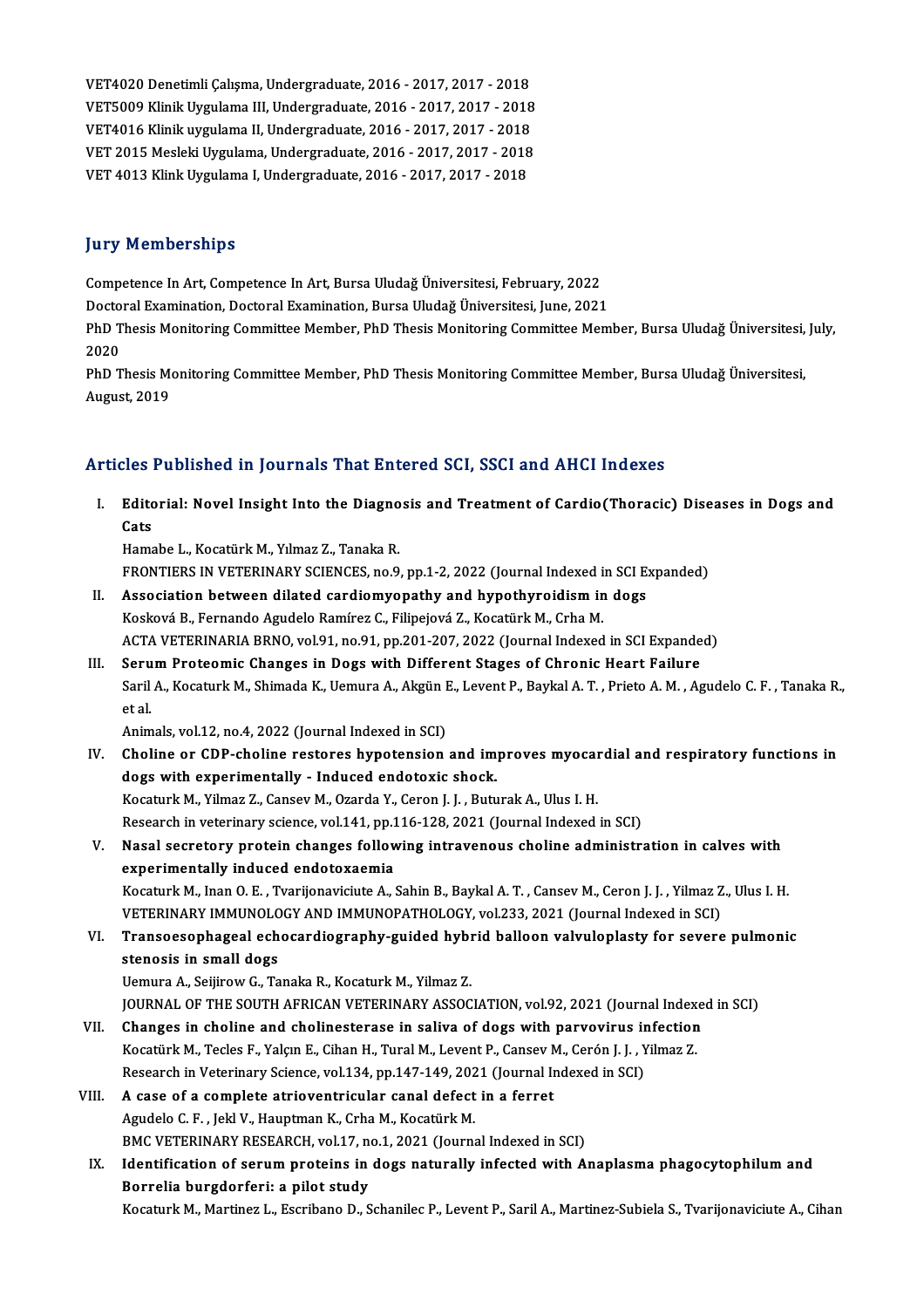H.,YalcinE.,etal.

H., Yalcin E., et al.<br>Journal of the Hellenic Veterinary Medical Society, vol.72, no.4, pp.3529-3536, 2021 (Journal Indexed in SCI)<br>Platelet proteome shanges in dogs with sepsestive beart failure H., Yalcin E., et al.<br>Journal of the Hellenic Veterinary Medical Society, vol.72, no.4, pp.3529-3<br>X. Platelet proteome changes in dogs with congestive heart failure<br>Lavent B. Kessturk M. Algun E. Saril A. Cavik O. Baylal A

- Journal of the Hellenic Veterinary Medical Society, vol.72, no.4, pp.3529-3536, 2021 (Jou:<br>Platelet proteome changes in dogs with congestive heart failure<br>Levent P., Kocaturk M., Akgun E., Saril A., Cevik O., Baykal A., Ta X. Platelet proteome changes in dogs with congestive heart failure<br>Levent P., Kocaturk M., Akgun E., Saril A., Cevik O., Baykal A., Tanaka R., Ceron J., Yilmaz Z. Levent P., Kocaturk M., Akgun E., Saril A., Cevik O., Baykal A., Tanaka R., Ceron J., Yilmaz Z.<br>BMC VETERINARY RESEARCH, vol.16, no.1, 2020 (Journal Indexed in SCI)<br>XI. Changes of inflammatory and oxidative stress biomarke
- BMC VETERINARY RESEARCH, vol.16, no.1, 2020 (Journal Indexed in SCI)<br>Changes of inflammatory and oxidative stress biomarkers in dog:<br>failure<br>Rubio C., Saril A., Kocaturk M., Tanaka R., Koch J., Ceron J., Yilmaz Z. Changes of inflammatory and oxidative stress biomarkers i<br>failure<br>Rubio C., Saril A., Kocaturk M., Tanaka R., Koch J., Ceron J., Yilmaz Z.<br>PMC VETERINARY RESEARCH - Vol.16, no.1, 2020 (Journal Indoved

BMC VETERINARY RESEARCH, vol.16, no.1, 2020 (Journal Indexed in SCI)

- Rubio C., Saril A., Kocaturk M., Tanaka R., Koch J., Ceron J., Yilmaz Z.<br>BMC VETERINARY RESEARCH, vol.16, no.1, 2020 (Journal Indexed in SCI)<br>XII. Effect of Pimobendan in The Treatment of Pulmonary Hypertension in a Cat wi BMC VETERINARY RESEARCH, vol.16, no.1, 2020 (J<br>Effect of Pimobendan in The Treatment of Pu<br>Levent P., Sarıl A., Kocatürk M., Tanaka R., Yılmaz Z.<br>KAEKAS UNIVERSITESI VETERINER RAKULTESI DE Effect of Pimobendan in The Treatment of Pulmonary Hypertension in a Cat with Giant Right At<br>Levent P., Sarıl A., Kocatürk M., Tanaka R., Yılmaz Z.<br>KAFKAS UNIVERSITESI VETERINER FAKULTESI DERGISI, vol.26, pp.717-718, 2020 Levent P., Sarıl A., Kocatürk M., Tanaka R., Yılmaz Z.<br>KAFKAS UNIVERSITESI VETERINER FAKULTESI DERGISI, vol.26, pp.717-718, 2020 (Journal Indexed in SCI)<br>XIII. Unilateral Ovariohysterectomy due to Incarcerated Uterine
- KAFKAS<br>Unilate:<br>Hernia<br>Özdemir Hernia<br>Özdemir Salcı E. S. , Kocatürk M., Intas K. S.

Hernia<br>Özdemir Salcı E. S. , Kocatürk M., Intas K. S.<br>MAGYAR ALLATORVOSOK LAPJA, vol.142, no.6, pp.221-227, 2020 (Journal Indexed in SCI)<br>Diagnosis of Multiple Congonital Cordias Defects in a Nowborn Calf

- XIV. Diagnosis of Multiple Congenital Cardiac Defects in a Newborn Calf<br>KOCATÜRK M., Yazicioglu V., SALCI H., BAYDAR E., YILMAZ Z. MAGYAR ALLATORVOSOK LAPJA, vol.142, no.6, pp.221-227, <mark>:</mark><br>Diagnosis of Multiple Congenital Cardiac Defects in a<br>KOCATÜRK M., Yazicioglu V., SALCI H., BAYDAR E., YILMAZ Z.<br>KARKAS UNIVERSITESI VETERINER FAKULTESI DERCISI vol Diagnosis of Multiple Congenital Cardiac Defects in a Newborn Calf<br>KOCATÜRK M., Yazicioglu V., SALCI H., BAYDAR E., YILMAZ Z.<br>KAFKAS UNIVERSITESI VETERINER FAKULTESI DERGISI, vol.25, no.6, pp.879-882, 2019 (Journal Indexed KOCATÜRK M., Yazicioglu V., SALCI H., BAYDAR E., YILMAZ Z.<br>KAFKAS UNIVERSITESI VETERINER FAKULTESI DERGISI, vol.25, I<br>XV. Ventricular Septal Defect and Pulmonic Stenosis in a Dog<br>XV. MAZZ Levent B. SABU A. Hamura A. KOCATÜ
- KAFKAS UNIVERSITESI VETERINER FAKULTESI DERGISI, vol.25, no.<br>Ventricular Septal Defect and Pulmonic Stenosis in a Dog<br>YILMAZ Z., Levent P., SARIL A., Uemura A., KOCATÜRK M., Tanaka R.<br>KAEKAS UNIVERSITESI VETERINER FAKULTES XV. Ventricular Septal Defect and Pulmonic Stenosis in a Dog<br>YILMAZ Z., Levent P., SARIL A., Uemura A., KOCATÜRK M., Tanaka R.<br>KAFKAS UNIVERSITESI VETERINER FAKULTESI DERGISI, vol.25, no.5, pp.729-730, 2019 (Journal Indexe
- YILMAZ Z., Levent P., SARIL A., Uemura A., KOCATÜRK M., Tanaka R.<br>KAFKAS UNIVERSITESI VETERINER FAKULTESI DERGISI, vol.25, no.5, pp.729-730, 2019 (Journal Indexed in<br>XVI. Serum choline and butyrylcholinesterase changes in KAFKAS UNIVERSITESI VETERINER FAK<br>Serum choline and butyrylcholinest<br>intravenous choline administration<br>inAN O E \_Typrijonavigiute A\_KOCATÜE Serum choline and butyrylcholinesterase changes in response to endotoxin in calves receiving<br>intravenous choline administration<br>İNAN O.E., Tvarijonaviciute A., KOCATÜRK M., Rubio C.P., KASAP S., Cansev M., Ceron J. J., YIL intravenous choline administration<br>İNAN O. E. , Tvarijonaviciute A., KOCATÜRK M., Rubio C. P. , KASAP S., Cansev M., Ceron J. J. , YIL<br>Research in Veterinary Science, vol.125, pp.290-297, 2019 (Journal Indexed in SCI Expan

- INAN O. E., Tvarijonaviciute A., KOCATÜRK M., Rubio C. P., KASAP S.,<br>Research in Veterinary Science, vol.125, pp.290-297, 2019 (Journal I.<br>XVII. EXTRAMEDULLARY PULMONARY PLASMACYTOMA IN A DOG<br>IDEK V. AGAR H. KOCATÜRK M. SA Research in Veterinary Science, vol.125, pp.290-297, 2019 (Journal Indexed in SCI Expanded)<br>EXTRAMEDULLARY PULMONARY PLASMACYTOMA IN A DOG<br>İPEK V., ACAR H., KOCATÜRK M., SALCI H., SÖNMEZ G. EXTRAMEDULLARY PULMONARY PLASMACYTOMA IN A DOG<br>İPEK V., ACAR H., KOCATÜRK M., SALCI H., SÖNMEZ G.<br>ACTA VETERINARIA-BEOGRAD, vol.69, no.2, pp.244-250, 2019 (Journal Indexed in SCI)<br>Hillity of Transesonbeggel Esbegardiograph
- XVIII. Utility of Transesophageal Echocardiography in the Diagnosis of Tetralogy of Fallot in a Dog<br>YILMAZ Z., KOCATÜRK M., Levent P., SARIL A., SALCI H., Sag S. ACTA VETERINARIA-BEOGRAD, vol.69, no.2, pp.244-250, 2019<br>Utility of Transesophageal Echocardiography in the Di<br>YILMAZ Z., KOCATÜRK M., Levent P., SARIL A., SALCI H., Sag S.<br>KARKAS UNIVERSITESI VETERINER FAKIH TESI DERCISI Utility of Transesophageal Echocardiography in the Diagnosis of Tetralogy of Fallot in a Dog<br>YILMAZ Z., KOCATÜRK M., Levent P., SARIL A., SALCI H., Sag S.<br>KAFKAS UNIVERSITESI VETERINER FAKULTESI DERGISI, vol.24, no.6, pp.9 YILMAZ Z., KOCATÜRK M., Levent P., SARIL A., SALCI H., Sag S.<br>KAFKAS UNIVERSITESI VETERINER FAKULTESI DERGISI, vol.24, no.6, pp.913-914, 2018 (Journal Indexed in SCI<br>XIX. Changes in salivary analytes in canine parvovirus:
	- KAFKAS UNIVERSITESI VETERINER FAKULTESI DERGISI, vol.24, no.6, pp.913-914, 2018 (Journal Indexed in<br>Changes in salivary analytes in canine parvovirus: A high-resolution quantitative proteomic stu<br>Franco-Martinez L., Tvarij Changes in salivary analytes in cani<br>Franco-Martinez L., Tvarijonaviciute A., I<br>KOCATÜRK M., YILMAZ Z., Lamy E., et al.<br>COMBARATIVE IMMUNOLOCY MICROPI4 Franco-Martinez L., Tvarijonaviciute A., Horvatic A., Guillemin N., Joaquin Ceron J., Escribano D., Eckersall D.,<br>KOCATÜRK M., YILMAZ Z., Lamy E., et al.<br>COMPARATIVE IMMUNOLOGY MICROBIOLOGY AND INFECTIOUS DISEASES, vol.60, KOCAT<br>COMPA<br>in SCI)<br>Eisenn COMPARATIVE IMMUNOLOGY MICROBIOLOGY AND INFECTIOUS DISEASI<br>in SCI)<br>XX. Eisenmenger's Syndrome in a Cat with Ventricular Septal Defect<br>VII MAZZ. KOCATÜRK M. Lavort B. SARIL A. SALCLH. Sog S.
	- in SCI)<br>Eisenmenger's Syndrome in a Cat with Ventricular Sep<br>YILMAZ Z., KOCATÜRK M., Levent P., SARIL A., SALCI H., Sag S.<br>KARKAS UNIVERSITESI VETERINER RAKULTESI DERCISI vel YILMAZ Z., KOCATÜRK M., Levent P., SARIL A., SALCI H., Sag S.<br>KAFKAS UNIVERSITESI VETERINER FAKULTESI DERGISI, vol.24, no.5, pp.781-782, 2018 (Journal Indexed in SCI) YILMAZ Z., KOCATÜRK M., Levent P., SARIL A., SALCI H., Sag S.<br>KAFKAS UNIVERSITESI VETERINER FAKULTESI DERGISI, vol.24, no.5, pp.781-782, 2018 (Journal Indexed in Arteriosus<br>XXI. Diagnostic Steps of a Cat with Patent Du

KAFKAS UNIVERSITESI VET<br>Diagnostic Steps of a Ca<br>Diagnostik Basamaklar)<br>KOCATÜPK M. SAPILA. Alt Diagnostic Steps of a Cat with Patent Ductus Art<br>Diagnostik Basamaklar)<br>KOCATÜRK M., SARIL A., Altinci C., SALCI H., YILMAZ Z.<br>KARKAS UNIVERSITESI VETERINER FAKULTESI DERCI

Diagnostik Basamaklar)<br>KOCATÜRK M., SARIL A., Altinci C., SALCI H., YILMAZ Z.<br>KAFKAS UNIVERSITESI VETERINER FAKULTESI DERGISI, vol.24, no.4, pp.631-632, 2018 (Journal Indexed in SCI)<br>Serum antioxident sanasity and avidativ

KOCATÜRK M., SARIL A., Altinci C., SALCI H., YILMAZ Z.<br>KAFKAS UNIVERSITESI VETERINER FAKULTESI DERGISI, vol.24, no.4, pp.631-632, 2018 (Journal Indexed in<br>XXII. Serum antioxidant capacity and oxidative damage in clinical a KAFKAS UNIVERSITESI VETERINER FAKULTESI DERGISI, vol.24, no.4, pp.631-632, 2018 (Journal Indexed in SC<br>Serum antioxidant capacity and oxidative damage in clinical and subclinical canine ehrlichiosis<br>Peres Rubio C., YILMAZ Serum antioxidant capacity<br>Peres Rubio C., YILMAZ Z., Ma<br>Escribano D., Joaquin Ceron J.<br>PESEAPCH IN VETERINARY S6 Peres Rubio C., YILMAZ Z., Martinez-Subiela S., KOCATÜRK M., Hernandez-Ruiz J., YALÇIN I<br>Escribano D., Joaquin Ceron J.<br>RESEARCH IN VETERINARY SCIENCE, vol.115, pp.301-306, 2017 (Journal Indexed in SCI)<br>Changes in serum pr

Escribano D., Joaquin Ceron J.<br>RESEARCH IN VETERINARY SCIENCE, vol.115, pp.301-306, 2017 (Journal<br>XXIII. Changes in serum proteins in dogs with Ehrlichia canis infection<br>Festivene D. CHAN H. Martiner Subjele S. Levent B. F RESEARCH IN VETERINARY SCIENCE, vol.115, pp.301-306, 2017 (Journal Indexed in SCI)<br>Changes in serum proteins in dogs with Ehrlichia canis infection<br>Escribano D., CİHAN H., Martinez-Subiela S., Levent P., KOCATÜRK M., Aytug Changes in serum proteins in dogs with Ehrlichia canis infection<br>Escribano D., CİHAN H., Martinez-Subiela S., Levent P., KOCATÜRK M., Aytug N., Ceron J. J. , Tvarijonaviciute A.,<br>YILMAZ Z.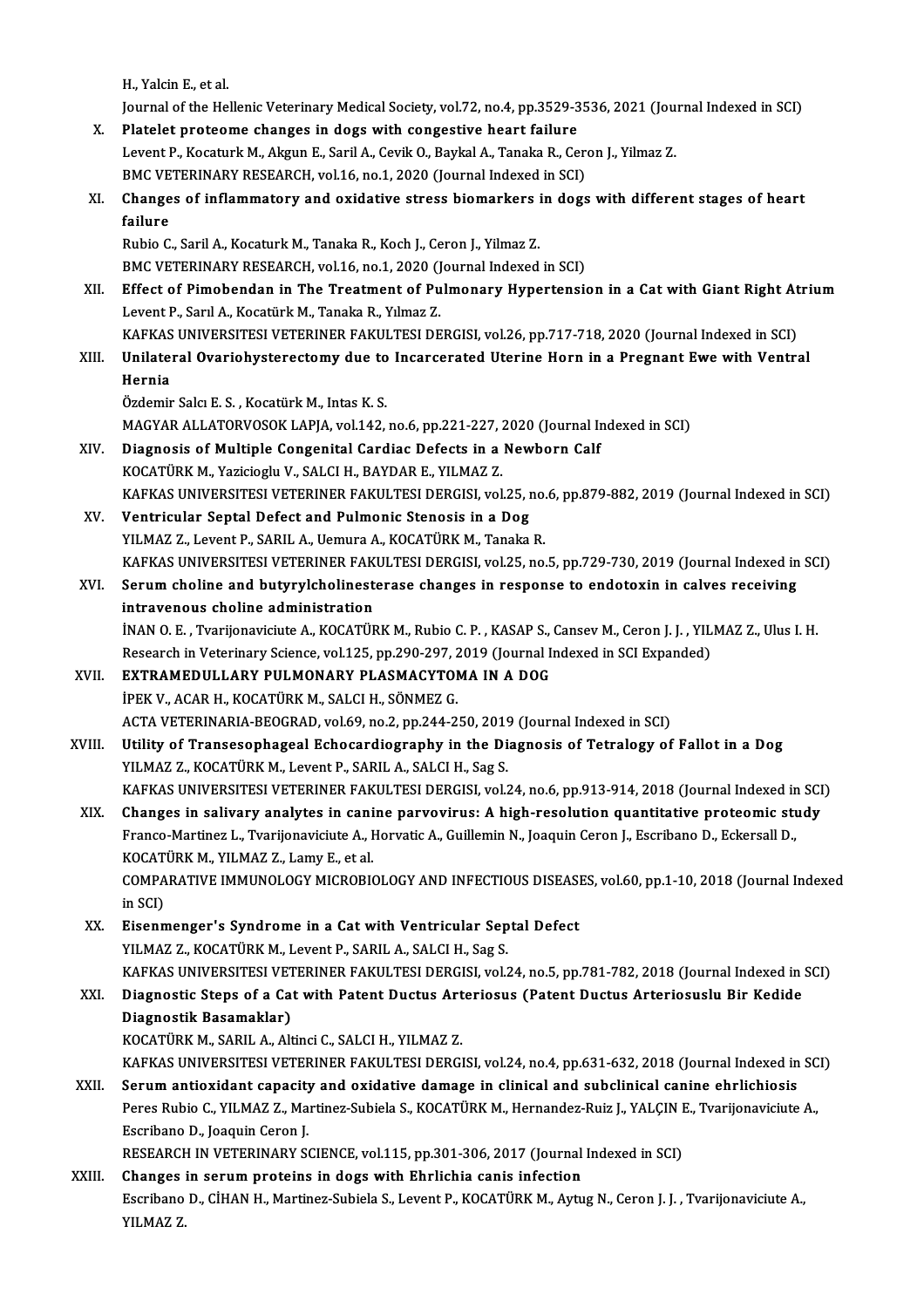MICROBIAL PATHOGENESIS, vol.113, pp.34-39, 2017 (Journal Indexed in SCI)<br>Identification of novel biomerkers for treatment menitoring in senin

XXIV. Identification of novel biomarkers for treatment monitoring in canine leishmaniosis by high-<br>resolution quantitative proteomic analysis MICROBIAL PATHOGENESIS, vol.113, pp.34-39, 2<br>Identification of novel biomarkers for trea<br>resolution quantitative proteomic analysis<br>Martinez Subjele S. Hervetic A. Escribane D. Per Identification of novel biomarkers for treatment monitoring in canine leishmaniosis by high-<br>resolution quantitative proteomic analysis<br>Martinez-Subiela S., Horvatic A., Escribano D., Pardo-Marin L., KOCATÜRK M., Mrljak V. **resolutio**<br>Martinez-S<br>YILMAZ Z.<br>VETERINA Martinez-Subiela S., Horvatic A., Escribano D., Pardo-Marin L., KOCATÜRK M., Mrljak V., Burchmore R., Cerc<br>YILMAZ Z.<br>VETERINARY IMMUNOLOGY AND IMMUNOPATHOLOGY, vol.191, pp.60-67, 2017 (Journal Indexed in SCI)<br>Comparison of YILMAZ Z.<br>VETERINARY IMMUNOLOGY AND IMMUNOPATHOLOGY, vol.191, pp.60-67, 2017 (Journal Indexed in SCI)<br>XXV. Comparison of early stage electrocardiographic, echocardiographic and histopathologic results of<br>nartial parisardia

- VETERINARY IMMUNOLOGY AND IMMUNOPATHOLOGY, vol.191, pp.60-67, 2017 (Journal Indexed in SCI)<br>Comparison of early stage electrocardiographic, echocardiographic and histopathologic result<br>partial pericardiectomy and thoracosc Comparison of early stage electrocardiographic, echocardio<br>partial pericardiectomy and thoracoscopic pericardial wind<br>SALCI H., KOCATÜRK M., Ipek V., BİÇER M., YILMAZ Z., BAYRAM A. S.<br>JOUPMAL OF THE HELLENIC VETERINARY MED partial pericardiectomy and thoracoscopic pericardial window techniques in an animal model<br>SALCI H., KOCATÜRK M., Ipek V., BİÇER M., YILMAZ Z., BAYRAM A. S.<br>JOURNAL OF THE HELLENIC VETERINARY MEDICAL SOCIETY, vol.68, no.3, SAL<br>JOUR<br>SCI)<br>Non JOURNAL OF THE HELLENIC VETERINARY MEDICAL SOCIETY, vol.68, no.3, pp.331-3<br>SCI)<br>XXVI. Non-cardiogenic (Lone) Atrial Fibrillation in an Anatolian Shepherd Dog<br>KOCATÜPK M, VALCINE, VILMAZ Z
- SCI)<br>XXVI. Non-cardiogenic (Lone) Atrial Fibrillation in an Anatolian Shepherd Dog<br>KOCATÜRK M., YALÇIN E., YILMAZ Z. Non-cardiogenic (Lone) Atrial Fibrillation in an Anatolian Shepherd Dog<br>KOCATÜRK M., YALÇIN E., YILMAZ Z.<br>KAFKAS UNIVERSITESI VETERINER FAKULTESI DERGISI, vol.23, no.2, pp.347-348, 2017 (Journal Indexed in SCI)<br>Thromboclas
- KOCATÜRK M., YALÇIN E., YILMAZ Z.<br>KAFKAS UNIVERSITESI VETERINER FAKULTESI DERGISI, vol.23, no.2, pp.347-348, 2017 (Journal Indexed in<br>XXVII. Thromboelastographic evaluation of hemostatic function in dogs with dilated cardi KAFKAS UNIVERSITESI VETERINER FAKULTESI D<br>Thromboelastographic evaluation of hemost<br>YILMAZ Z., KOCATÜRK M., Eralp Inan O., Levent P.<br>TIRVISH JOURNAL OF VETERINARY & ANIMAL SC Thromboelastographic evaluation of hemostatic function in dogs with dilated cardiomyopathy<br>YILMAZ Z., KOCATÜRK M., Eralp Inan O., Levent P.<br>TURKISH JOURNAL OF VETERINARY & ANIMAL SCIENCES, vol.41, no.3, pp.372-379, 2017 (J
- XXVIII. Serum apolipoprotein-A1 as a possible biomarker for monitoring treatment of canine leishmaniosis TURKISH JOURNAL OF VETERINARY & ANIMAL SCIENCES, vol.41, no.3, pp.372-379, 2017 (Journal Indexed<br>Serum apolipoprotein-A1 as a possible biomarker for monitoring treatment of canine leishma<br>Escribano D., Tvarijonaviciute A., Serum apolipopre<br>Escribano D., Tvarij<br>Martinez-Subiela S.<br>COMBARATIVE IMA Escribano D., Tvarijonaviciute A., KOCATÜRK M., Joaquin Ceron J., Pardo-Marin L., Torrecillas A., YILMAZ Z.,<br>Martinez-Subiela S.<br>COMPARATIVE IMMUNOLOGY MICROBIOLOGY AND INFECTIOUS DISEASES, vol.49, pp.82-87, 2016 (Journal<br>

Martinez-Subiela S.<br>COMPARATIVE IMMUNOLOGY MICROBIOLOGY AND INFECTIOUS DISEASES, vol.49, pp.82-87, 2016 (Journal<br>Indexed in SCI) COMPARATIVE IMMUNOLOGY MICROBIOLOGY AND INFECTIOUS DISEASES, vol.49, pp.82-87, 2016 (Journal<br>Indexed in SCI)<br>XXIX. Effects of choline treatment in concentrations of serum matrix metalloproteinases (MMPs), MMP<br>ticsue inhibi

Indexed in SCI)<br>Effects of choline treatment in concentrations of serum matrix metalloproteinases (MMPs)<br>tissue inhibitors (TIMPs) and immunoglobulins in an experimental model of canine sepsis<br>KOCATÜRK M. Eraln Inan O. Tya Effects of choline treatment in concentrations of serum matrix metalloproteinases (MMPs), MMP<br>tissue inhibitors (TIMPs) and immunoglobulins in an experimental model of canine sepsis<br>KOCATÜRK M., Eralp-Inan O., Tvarijonavic tis<br>KO<br>M KOCATÜRK M., Eralp-Inan O., Tvarijonaviciute A., CANSEV M., ÖZYİĞİT M. Ö. , Ceron J. J. , YILMAZ Z., KAHR<br>M.<br>VETERINARY IMMUNOLOGY AND IMMUNOPATHOLOGY, vol.180, pp.9-14, 2016 (Journal Indexed in SCI)<br>Eshogordiographia, Mag

- M.<br>VETERINARY IMMUNOLOGY AND IMMUNOPATHOLOGY, vol.180, pp.9-14, 2016 (Journal Indexed in SCI)<br>XXX. Echocardiographic, Magnetic Resonance Angiography and Pathologic Results of an Iliac Arterial<br>Thromboombolism (Soddle Th VETERINARY IMMUNOLOGY AND IMMUNOPATHOLOGY, vol.180, pp.9-14, 2016 (Journal Indexed in SCI)<br>Echocardiographic, Magnetic Resonance Angiography and Pathologic Results of an Iliac Arte<br>Thromboembolism (Saddle Thrombus) in a Ca Echocardiographic, Magnetic Resonance Angiography and Path<br>Thromboembolism (Saddle Thrombus) in a Cat<br>SALCI H., KOCATÜRK M., Ipek V., Cetin M., KAHRAMAN M. M. , YILMAZ Z.<br>KAEKAS UNIVERSITESI VETERINER FAKIH TESI DERCISI .v KAFKAS UNIVERSITESI VETERINER FAKULTESI DERGISI, vol.22, no.6, pp.977-978, 2016 (Journal Indexed in SCI) SALCI H., KOCATÜRK M., Ipek V., Cetin M., KAHRAMAN M. M., YILMAZ Z.<br>KAFKAS UNIVERSITESI VETERINER FAKULTESI DERGISI, vol.22, no.6, pp.977-978, 2016 (Journal Indexed in S<br>XXXI. Changes in serum proteins after endotoxin admi
- KAFKAS UNIVERSITESI VETERINER FAKULTESI DERGISI, vol.22, no.6, pp.977-978, 2016 (Journal Indexed in SCI)<br>Changes in serum proteins after endotoxin administration in healthy and choline-treated calves<br>YILMAZ Z., İNAN O. E. Changes<br>YILMAZ<br>Ulus I. H.<br>PMC VET YILMAZ Z., İNAN O. E. , Kocaturk M., BAYKAL A. T. , Hacariz O., Hatipo<sub>l</sub><br>Ulus I. H.<br>BMC VETERINARY RESEARCH, vol.12, 2016 (Journal Indexed in SCI)<br>Diagnostia Importance of Transesenhageal Eshagardiagraph

BMC VETERINARY RESEARCH, vol.12, 2016 (Journal Indexed in SCI)

Ulus I. H.<br>BMC VETERINARY RESEARCH, vol.12, 2016 (Journal Indexed in SCI)<br>XXXII. Diagnostic Importance of Transesophageal Echocardiography for Detecting Patent Ductus Arteriosus<br>(PDA) in a Puppy (PDA) in a Puppy<br>YILMAZ Z., KOCATÜRK M., SALCI H., Levent P., Canatan U., Sag S., Gullulu S.<br>KAFKAS UNIVERSITESI VETERINER FAKULTESI DERGISI, vol.22, no.5, pp.807-808, 2016 (Journal Indexed in SCI)<br>Thromboelastesraphis Eva

YILMAZ Z., KOCATÜRK M., SALCI H., Levent P., Canatan U., Sag S., Gullulu S.

## YILMAZ Z., KOCATÜRK M., SALCI H., Levent P., Canatan U., Sag S., Gullulu S.<br>KAFKAS UNIVERSITESI VETERINER FAKULTESI DERGISI, vol.22, no.5, pp.807-808, 2016 (Journal Index<br>XXXIII. Thromboelastographic Evaluation of Coag KAFKAS UNIV<br>Thromboelas<br>Intoxication<br>Erelp Inen O Thromboelastographic Evaluation of Coagulation<br>Intoxication<br>Eralp Inan O., KOCATÜRK M., MECİTOĞLU Z., YILMAZ Z.<br>KAEKAS UNIVERSITESI VETERINER FAKULTESI DERCIS Intoxication<br>Eralp Inan O., KOCATÜRK M., MECİTOĞLU Z., YILMAZ Z.<br>KAFKAS UNIVERSITESI VETERINER FAKULTESI DERGISI, vol.22, no.3, pp.477-478, 2016 (Journal Indexed in SCI)<br>Evaluation of Sanum and Accitic Eluid Proteomes in D

Eralp Inan O., KOCATÜRK M., MECİTOĞLU Z., YILMAZ Z.<br>KAFKAS UNIVERSITESI VETERINER FAKULTESI DERGISI, vol.22, no.3, pp.477-478, 2016 (Journal In<br>XXXIV. Evaluation of Serum and Ascitic Fluid Proteomes in Dogs with Dilated Ca KAFKAS UNIVERSITESI VETERINER FAKULTESI DERGISI, vol.22, no.3, pp.477-4?<br>Evaluation of Serum and Ascitic Fluid Proteomes in Dogs with Dilated<br>KOCATÜRK M., BAYKAL A. T. , Turkseven S., Acioglu C., Agudelo C. F. , YILMAZ Z.<br> Evaluation of Serum and Ascitic Fluid Proteomes in Dogs with Dilated Cardiomyopathy<br>KOCATÜRK M., BAYKAL A. T. , Turkseven S., Acioglu C., Agudelo C. F. , YILMAZ Z.<br>KAFKAS UNIVERSITESI VETERINER FAKULTESI DERGISI, vol.22, n

### XXXV. Botulism(type A) in a horse - case report KASAP S., BATMAZ H., KOCATÜRK M., Gessler F., Catik S., TOPAL O. ACTA VETERINARIA BRNO, vol.85, no.1, pp.69-76, 2016 (Journal Indexed in SCI) KASAP S., BATMAZ H., KOCATÜRK M., Gessler F., Catik S., TOPAL O.<br>ACTA VETERINARIA BRNO, vol.85, no.1, pp.69-76, 2016 (Journal Indexed in SCI)<br>XXXVI. Protective effects of S-adenosylmethionine (SAMe) and silybin on hepatore

ACTA VETERINARIA BRNO, vol.85, no.1,<br>Protective effects of S-adenosylmet<br>functions in dogs with endotoxemia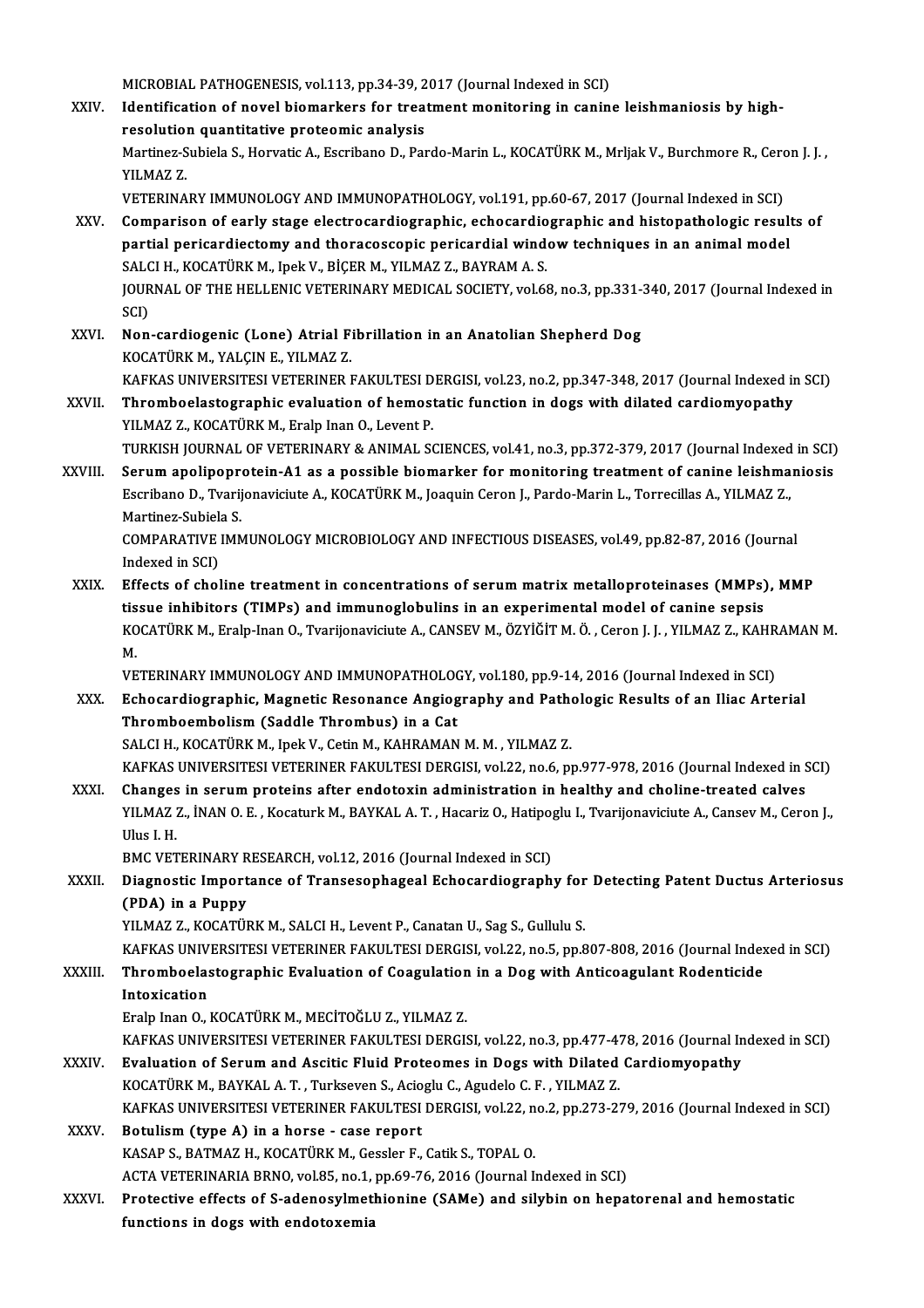KOCATÜRKM.,Eralp InanO.,LeventP.,YILMAZ Z.

- KOCATÜRK M., Eralp Inan O., Levent P., YILMAZ Z.<br>TURKISH JOURNAL OF VETERINARY & ANIMAL SCIENCES, vol.40, no.6, pp.788-796, 2016 (Journal Indexed in SCI)<br>Diagnostis and therepoutis annuogeb to sandias muyosarsoma in a dog. KOCATÜRK M., Eralp Inan O., Levent P., YILMAZ Z.<br>TURKISH JOURNAL OF VETERINARY & ANIMAL SCIENCES, vol.40, no.6, pp.788-7<br>XXXVII. Diagnostic and therapeutic approach to cardiac myxosarcoma in a dog<br>VOCATÜRY M. SALCLH, BICER TURKISH JOURNAL OF VETERINARY & ANIMAL SCIENCES, vol.<br>Diagnostic and therapeutic approach to cardiac myxosa<br>KOCATÜRK M., SALCI H., BİÇER M., AKKOÇ A., Sag S., YILMAZ Z.<br>TURKISH JOURNAL OF VETERINARY & ANIMAL SCIENCES. vol. Diagnostic and therapeutic approach to cardiac myxosarcoma in a dog<br>KOCATÜRK M., SALCI H., BİÇER M., AKKOÇ A., Sag S., YILMAZ Z.<br>TURKISH JOURNAL OF VETERINARY & ANIMAL SCIENCES, vol.40, no.4, pp.521-525, 2016 (Journal Inde KOCATÜRK M., SALCI H., BİÇER M., AKKOÇ A., Sag S., YILMAZ Z.<br>TURKISH JOURNAL OF VETERINARY & ANIMAL SCIENCES, vol.40, no.4, pp.521-525, 2016 (Journal Index<br>XXXVIII. Clinical approach to etiology, diagnosis, and treatme TURKISH JOURNAL OF<br>Clinical approach to<br>retrospective study<br>KOCATÜPK M. Saki H Clinical approach to etiology, diagnosis, and the<br>retrospective study<br>KOCATÜRK M., Salci H., Ipek V., Celimli N., YILMAZ Z.<br>ANKARA UNIVERSITESI VETERINER FAKULTESI DEI retrospective study<br>KOCATÜRK M., Salci H., Ipek V., Celimli N., YILMAZ Z.<br>ANKARA UNIVERSITESI VETERINER FAKULTESI DERGISI, vol.63, no.3, pp.289-296, 2016 (Journal Indexed in SCI)<br>Inflammatery and exidative biomerkers of di KOCATÜRK M., Salci H., Ipek V., Celimli N., YILMAZ Z.<br>ANKARA UNIVERSITESI VETERINER FAKULTESI DERGISI, vol.63, no.3, pp.289-296, 2016 (Journal Indexer<br>XXXIX. Inflammatory and oxidative biomarkers of disease severity in dog ANKARA UNIVERSITESI VETERINER FAKULTESI DERGISI, vol.63, no.3, pp.289-296, 2016 (Jo<br>Inflammatory and oxidative biomarkers of disease severity in dogs with parvovir<br>Kocaturk M., Tvarijonaviciute A., Martinez-Subiela S., Tec Inflammatory and oxidative biomarkers of disease severity in dogs with parvoviral en<br>Kocaturk M., Tvarijonaviciute A., Martinez-Subiela S., Tecles F., Eralp O., YILMAZ Z., Ceron J. J.<br>JOURNAL OF SMALL ANIMAL PRACTICE, vol. Kocaturk M., Tvarijonaviciute A., Martinez-Subiela S., Tecles F., Eralp O., YILMAZ Z., Ceron J. J.<br>JOURNAL OF SMALL ANIMAL PRACTICE, vol.56, no.2, pp.119-124, 2015 (Journal Indexed in SCI)<br>XL. Chylothorax associated with E
	- YILMAZ Z., Levent P., KOCATÜRK M., CİHAN H., Pars E., Sag S. Chylothorax associated with Ebstein's anomaly in a Golden Retriever dog<br>YILMAZ Z., Levent P., KOCATÜRK M., CİHAN H., Pars E., Sag S.<br>ANKARA UNIVERSITESI VETERINER FAKULTESI DERGISI, vol.62, no.3, pp.243-246, 2015 (Journal YILMAZ Z., Levent P., KOCATÜRK M., CİHAN H., Pars E., Sag S.<br>ANKARA UNIVERSITESI VETERINER FAKULTESI DERGISI, vol.62, no.3, pp.243-246, 2015 (Journal Indexed<br>XLI. Serum butyrylcholinesterase and paraoxonase 1 in a cani
	- ANKARA UNIVERSITESI VI<br>Serum butyrylcholinest<br>choline administration<br>Tyrulonevisivte A. KOCAT Serum butyrylcholinesterase and paraoxonase 1 in a canine model of endotoxemia: Effects of<br>choline administration<br>Tvarijonaviciute A., KOCATÜRK M., CANSEV M., Tecles F., Ceron J. J. , YILMAZ Z. choline administration<br>Tvarijonaviciute A., KOCATÜRK M., CANSEV M., Tecles F., Ceron J. J. , YILMAZ Z.<br>RESEARCH IN VETERINARY SCIENCE, vol.93, no.2, pp.668-674, 2012 (Journal Indexed in SCI)<br>Tei index (myesendial performan
	- Tvarijonaviciute A., KOCATÜRK M., CANSEV M., Tecles F., Ceron J. J. , YILMAZ Z.<br>RESEARCH IN VETERINARY SCIENCE, vol.93, no.2, pp.668-674, 2012 (Journal Indexed in SCI)<br>XLII. Tei index (myocardial performance index) and car RESEARCH IN VETERINARY SCIENCE, vol.93, no.2, pp.668-674, 2012 (Journ<br>Tei index (myocardial performance index) and cardiac biomarker:<br>KOCATÜRK M., Martinez S., Eralp O., Tvarijonaviciute A., Ceron J., YILMAZ Z.<br>RESEARCH IN Tei index (myocardial performance index) and cardiac biomarkers in dogs with<br>KOCATÜRK M., Martinez S., Eralp O., Tvarijonaviciute A., Ceron J., YILMAZ Z.<br>RESEARCH IN VETERINARY SCIENCE, vol.92, no.1, pp.24-29, 2012 (Journa
	-
	- KOCATÜRK M., Martinez S., Eralp O., Tvarijonaviciute A., Ceron J., YILMAZ Z.<br>RESEARCH IN VETERINARY SCIENCE, vol.92, no.1, pp.24-29, 2012 (Journal Indexed in SCI)<br>XLIII. Adiponectin and IGF-1 are negative acute phase prote RESEARCH IN VETERINARY SCIENCE, vol.92, no.1, pp.24-29, 201:<br>Adiponectin and IGF-1 are negative acute phase proteins<br>Tvarijonaviciute A., Eralp O., KOCATÜRK M., YILMAZ Z., Ceron J. J.<br>VETERINARY IMMUNOLOCY AND IMMUNOPATHOL Adiponectin and IGF-1 are negative acute phase proteins in a dog model of acute endotoxaemia<br>Tvarijonaviciute A., Eralp O., KOCATÜRK M., YILMAZ Z., Ceron J. J.<br>VETERINARY IMMUNOLOGY AND IMMUNOPATHOLOGY, vol.140, pp.147-151 Tvarijonaviciute A., Eralp O., KOCATÜRK M., YILMAZ Z., Ceron J. J.<br>VETERINARY IMMUNOLOGY AND IMMUNOPATHOLOGY, vol.140, pp.147-1<br>XLIV. Maedi-Visna virus infection in a Merino lamb with nervous signs
	- VETERINARY IMMUNOLOGY AND IMMUNOPATHOLOGY, vol.140, pp.147-151, 2011 (Journal<br>Maedi-Visna virus infection in a Merino lamb with nervous signs<br>AKKOÇ A., KOCATÜRK M., ALASONYALILAR DEMİRER A., ŞENTÜRK S., Renzoni G., Prezius Maedi-Visna virus infection in a Merino lamb with nervous signs<br>AKKOÇ A., KOCATÜRK M., ALASONYALILAR DEMİRER A., ŞENTÜRK S., Renzoni G., Preziuso S.<br>TURKISH JOURNAL OF VETERINARY & ANIMAL SCIENCES, vol.35, no.6, pp.467-475 AKKOÇ A., KOCATÜRK M., ALASONYALILAR DEMİRER A., ŞENTÜRK S., Renzoni G., Preziuso S.<br>TURKISH JOURNAL OF VETERINARY & ANIMAL SCIENCES, vol.35, no.6, pp.467-475, 2011 (Journal enteritis<br>XLV. Prognostic value of serum acute-p
	- TURKISH JOURNAL OF VETERINARY & ANIMAL SCIENCES, vol.35, no.6, p<br>Prognostic value of serum acute-phase proteins in dogs with pair<br>Kocaturk M., Martinez S., Eralp O., Tvarijonaviciute A., Ceron J., YILMAZ Z.<br>JOURNAL OF SMAL Prognostic value of serum acute-phase proteins in dogs with parvoviral enteritis<br>Kocaturk M., Martinez S., Eralp O., Tvarijonaviciute A., Ceron J., YILMAZ Z.<br>JOURNAL OF SMALL ANIMAL PRACTICE, vol.51, no.9, pp.478-483, 2010 Kocaturk M., Martinez S., Eralp O., Tvarijonaviciute A., Ceron J., YILMAZ Z.<br>JOURNAL OF SMALL ANIMAL PRACTICE, vol.51, no.9, pp.478-483, 2010 (Journal Indexed in SCI)<br>XLVI. Pre- and post-operative cardiac evaluation of dog
	- JOURNAL OF SMALL ANIMAL PRACTICE, vol.51, no.9, pp.<br>Pre- and post-operative cardiac evaluation of dogs<br>KOCATÜRK M., SALCI H., YILMAZ Z., Bayram A. S. , Koch J.<br>JOUPNAL OF VETERINARY SCIENCE, vol.1.1, no.2, np.357. Pre- and post-operative cardiac evaluation of dogs undergoing lobectomy and pn<br>KOCATÜRK M., SALCI H., YILMAZ Z., Bayram A. S. , Koch J.<br>JOURNAL OF VETERINARY SCIENCE, vol.11, no.3, pp.257-264, 2010 (Journal Indexed in SCI) KOCATÜRK M., SALCI H., YILMAZ Z., Bayram A. S. , Koch J.<br>JOURNAL OF VETERINARY SCIENCE, vol.11, no.3, pp.257-264, 2010 (Journal Indexed in SCI)<br>XLVII. Choline or CDP-choline attenuates coagulation abnormalities and prevent
	- JOURNAL OF VETERINARY SCIENCE, vol.11, no.3, pp.257-264, 2010 (Journal I:<br>Choline or CDP-choline attenuates coagulation abnormalities and prodisseminated intravascular coagulation in dogs during endotoxemia<br>VUMAZZ ÖZARDA V Choline or CDP-choline attenuates coagulation abnormalities<br>disseminated intravascular coagulation in dogs during endote<br>YILMAZ Z., ÖZARDA Y., CANSEV M., Eralp O., KOCATÜRK M., ULUS İ. H.<br>PLOOD COACULATION & EIPPINOLYSIS v disseminated intravascular coagulation in dogs during endotoxemia<br>BLOOD COAGULATION & FIBRINOLYSIS, vol.21, no.4, pp.339-348, 2010 (Journal Indexed in SCI)

### Articles Published in Other Journals

**Tricles Published in Other Journals<br>I. Effect of cuff placement on blood pressure measurement in concious healthy dogs<br>Agydels G.E., Duin S. XII MAZ Z. KOCATURY M.** Agudelo C.F., Dvir Sener Journals<br>Agudelo C.F., Dvir S., YILMAZ Z., KOCATÜRK M.<br>Journal of Veterinary Science and Technology v Effect of cuff placement on blood pressure measurement in concious healthy dogs<br>Agudelo C. F. , Dvir S., YILMAZ Z., KOCATÜRK M.<br>Journal of Veterinary Science and Technology, vol.7, no.5, 2016 (Refereed Journals of Other In Agudelo C. F., Dvir S., YILMAZ Z., KOCATÜRK M.<br>Journal of Veterinary Science and Technology, v<br>II. Sistemik Yangısal Cevabın Biyobelirteçleri<br>VILMAZ Z. VOCATÜRK M Journal of Veterinary Scie<br><mark>Sistemik Yangısal Ceva</mark><br>YILMAZ Z., KOCATÜRK M.<br>Türkiye Klinikleri, yol 1, ne Sistemik Yangısal Cevabın Biyobelirteçleri<br>YILMAZ Z., KOCATÜRK M.<br>Türkiye Klinikleri, vol.1, no.1, pp.20-30, 2015 (Other Refereed National Journals)<br>Bin Atte Tromboflebitis Olavey YILMAZ Z., KOCATÜRK M.<br>Türkiye Klinikleri, vol.1, no.1, pp.20-30, 2015 (Other R<br>III. Bir Atta Tromboflebitis Olgusu<br>CECEN G., Töre P., celimli n., KOCATÜRK M., Batmaz E. Türkiye Klinikleri, vol.1, no.1, pp.20-30, 2015 (Other F<br>Bir Atta Tromboflebitis Olgusu<br>ÇEÇEN G., Töre P., çelimli n., KOCATÜRK M., Batmaz E. Uludag Univ. J. Fac. Vet. Med., vol.29, no.1, pp.85-89, 2010 (Refereed Journals of Other Institutions)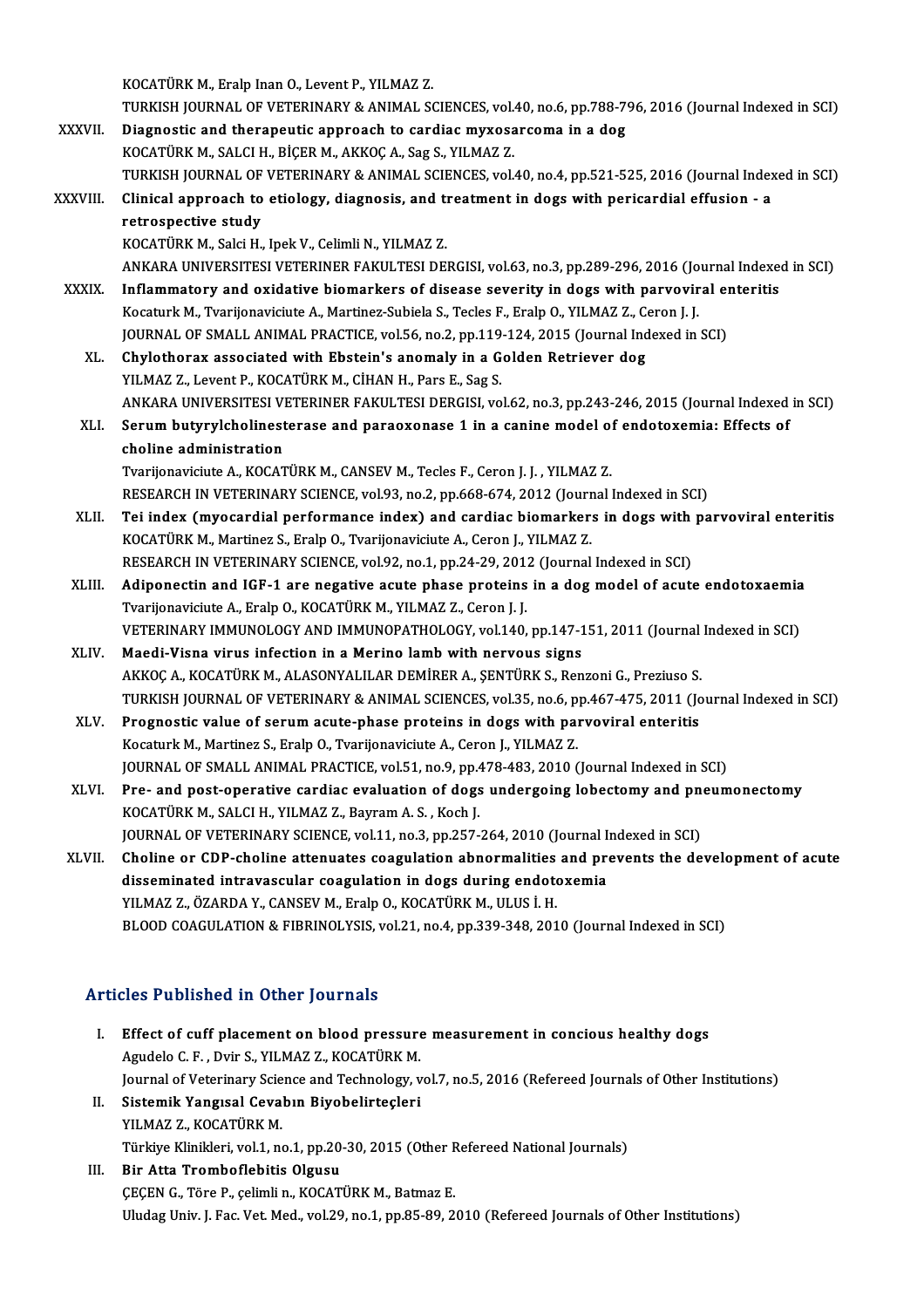IV. Evaluation of red blood cell and platelet indices in cattle naturally infected with bovine viral diarrhea virus BVDV Evaluation of red blood cell and pl<br>diarrhea virus BVDV<br>KOCATÜRK M., YEŞİLBAĞ K., YILMAZ Z.<br>Uludağ Üniversitesi Veterinar Fakültesi

Uludağ Üniversitesi Veteriner Fakültesi Dergisi, vol.29, pp.17-21, 2010 (Other Refereed National Journals)<br>V. Bir Atta Tromboflebitis Olgusu KOCATÜRK M., YEŞİLBAĞ K., YILMA<br>Uludağ Üniversitesi Veteriner Fakül<br>V. Bir Atta Tromboflebitis Olgusu

- ÇEÇENG.,TÖREE.P. ,ÇELİMLİN.,KOCATÜRKM.,BATMAZ E. Bir Atta Tromboflebitis Olgusu<br>ÇEÇEN G., TÖRE E. P. , ÇELİMLİ N., KOCATÜRK M., BATMAZ E.<br>Uludağ Üniversitesi Veteriner Fakültesi Dergisi, vol.29, 2010 (Other Refereed National Journals)<br>Pir könekte malianant perikardiyal m CECEN G., TÖRE E. P., CELIMLI N., KOCATÜRK M., BATMAZ E.<br>Uludağ Üniversitesi Veteriner Fakültesi Dergisi, vol.29, 2010 (Other Refereed Nation<br>VI. Bir köpekte malignant perikardiyal mezotelyoma ve perikardiyal efüzyon<br>KOCAT Uludağ Üniversitesi Veteriner Fakültesi Dergisi, vol.29, 2010 (Other<br>Bir köpekte malignant perikardiyal mezotelyoma ve perikar<br>KOCATÜRK M., SALCI H., ALASONYALILAR DEMİRER A., ÇELİMLİ N.<br>Uludağ Üniversitesi Veteriner Fakül
- Bir köpekte malignant perikardiyal mezotelyoma ve perikardiyal efüzyon<br>KOCATÜRK M., SALCI H., ALASONYALILAR DEMİRER A., ÇELİMLİ N.<br>Uludağ Üniversitesi Veteriner Fakültesi Dergisi, vol.28, pp.73-82, 2009 (Other Refereed Nat KOCATÜRK M., SALCI H., ALASONYALILAR DEMİRER A., ÇELİMLİ N.<br>Uludağ Üniversitesi Veteriner Fakültesi Dergisi, vol.28, pp.73-82, 20<br>VII. Tanınız Nedir Şiloabdomen<br>KOCATÜRK M., DEMİR G., ÇELİMLİ N., YILMAZ Z.
- Uludağ Üniversitesi Veteriner Fakültesi Dergisi, v<br>Tanınız Nedir Şiloabdomen<br>KOCATÜRK M., DEMİR G., ÇELİMLİ N., YILMAZ Z.<br>Veteriner Cerrebi Dergisi vel 14, 2008 (Other P. Veteriner Cerrahi Dergisi, vol.14, 2008 (Other Refereed National Journals)
- VIII. Tanınız Nedir What is your Diagnosis Veteriner Cerrahi Dergisi, vol.14, 2008 (Other Refereed Nationa<br>Tanınız Nedir What is your Diagnosis<br>ÇALIŞKAN G. Ü. , ÇELİMLİ N., CİHAN H., KASAP S., KOCATÜRK M.<br>Veteriner Cerrahi Dergisi 3007 (Other Pefereed National Jeur Tanınız Nedir What is your Diagnosis<br>ÇALIŞKAN G. Ü. , ÇELİMLİ N., CİHAN H., KASAP S., KOCATÜRK M.<br>Veteriner Cerrahi Dergisi, 2007 (Other Refereed National Journals) Veteriner Cerrahi Dergisi, 2007 (Other Refereed National Journals)<br>Books & Book Chapters

- ooks & Book Chapters<br>I. Köpek ve Kedilerde Elektrokardiografi<br>Kilmas 7. Kosatürk M Yalmaz Z., Kocatürk<br>Köpek ve Kedilerde<br>Yılmaz Z., Kocatürk M.<br>Nobel Tın Kitanevi, İst Köpek ve Kedilerde Elektrokar<br>Yılmaz Z., Kocatürk M.<br>Nobel Tıp Kitapevi, İstanbul, 2021<br>Könek kardiyemiyenatileri Yılmaz Z., Kocatürk M.<br>Nobel Tıp Kitapevi, İstanbul, 20<br>II. Köpek kardiyomiyopatileri.<br>KOCATÜPK M. Gürel N. Nobel Tıp Kitapevi, İsta<mark>ı</mark><br>**Köpek kardiyomiyop**:<br>KOCATÜRK M., Gürel N.<br>in: Pelarel U. editör Küç
- 

KOCATÜRK M., Gürel N.<br>in: Bakırel U, editör. Küçük Hayvanlarda Edinsel Kalp Hastalıkları. 1. Baskı. Ankara: Türkiye Klinikleri; 2021., , KOCATÜRK M., Gürel N.<br>in: Bakırel U, editör. Küçük Hayvanlarda Edinsel Kalp Hastalıkları. 1. Baskı. Ankara: Türkiye Klinikleri; 2021.,<br>Editor, Türkiye Klinikleri (Ortadoğu Reklam Tanıtım Yayıncılık Turizm Eğitim İnşaat San in: Bakırel U, edi<br>Editor, Türkiye I<br>pp.52-64, 2021<br>PÖLÜM O. UEE Editor, Türkiye Klinikleri (Ortadoğu Reklam Tanıtım Yayıncılık Turizm Eğ<br>pp.52-64, 2021<br>III. BÖLÜM 9: HEREDİTER, KONGENİTAL VE EDİNSEL ALOPESİLER<br>KOCATÜPK M

pp.52-64, 2021<br>III. BÖLÜM 9: HEREDİTER, KONGENİTAL VE EDİNSEL ALOPESİLER<br>KOCATÜRK M.

BÖLÜM 9: HEREDİTER, KONGENİTAL VE EDİNSEL ALOPESİLER<br>KOCATÜRK M.<br>in: KÜÇÜK HAYVAN DERMATOLOJİ: Renkli Atlas ve Tedavi Rehberi, PROF.DR. BÜLENT ULUTAŞ, Editor, MEDİPRES,<br>Malatıra np.202,252,2019. KOCATÜRK M.<br>in: KÜÇÜK HAYVAN DERMA<br>Malatya, pp.302-352, 2019<br>E. Bölüm Keln Malatya, pp.302-352, 2019<br>IV. 5. Bölüm Kalp

YILMAZ Z., KİBAR M., KOCATÜRK M.

5. Bölüm Kalp<br>YILMAZ Z., KİBAR M., KOCATÜRK M.<br>in: Küçük Hayvan Ultrasonografi Atlası, Prof. Dr. Deniz Seyrek İntaş, Editor, Medipres Matbaacılık Yayıncılık LTD<br>STİ. Malatya pp.151.216.2012 YILMAZ Z., KİBAR M., KOCATÜR<br>in: Küçük Hayvan Ultrasonograf<br>ŞTİ, Malatya, pp.151-216, 2013<br>Könek ve Kedilerde Elektral in: Küçük Hayvan Ultrasonografi Atlası, Prof. I<br>ŞTİ, Malatya, pp.151-216, 2013<br>V. Köpek ve Kedilerde Elektrokardiyografi<br>V. Yumar 7. Kosatürk M

ŞTİ, Malatya, pp.151-216, 2013<br>Köpek ve Kedilerde Elektrol<br>Yılmaz Z., Kocatürk M.<br>Özhan Matbaacılık, Bursa, 2010 Köpek ve Kedilerde Elektrok<br>Yılmaz Z., Kocatürk M.<br>Özhan Matbaacılık, Bursa, 2010

### Refereed Congress / Symposium Publications in Proceedings

efereed Congress / Symposium Publications in Proceedings<br>I. THROMBOELASTOGRAPHIC EVALUATION OF HEMOSTATIC FUNCTION IN DOGS NATURALLY ISSUE COMPLESS / SYMPOSIUM I USHEUND<br>THROMBOELASTOGRAPHIC EVALUATION OF<br>INFECTED WITH CANINE DISTEMPER VIRUS THROMBOE<br>INFECTED<br>Kocatürk M.<br>OTH INTERN INFECTED WITH CANINE DISTEMPER VIRUS<br>Kocatürk M.<br>9TH INTERNATIONAL EUROASIA Congress on Scientific Researches and Recent Trends 9, Antalya, Turkey, 19 - 20<br>February 2022, vol.9, pp.395

Kocatürk M.<br>9TH INTERNATIONAL EUROA<br>February 2022, vol.9, pp.395<br>EVALUATION OF LEET VEN 9TH INTERNATIONAL EUROASIA Congress on Scientific Researches and Recent Trends 9, Antalya, Turkey, 19 - 2<br>February 2022, vol.9, pp.395<br>II. EVALUATION OF LEFT VENTRICULAR FUNCTION INDEXES IN DRESSAGE HORSES BY B-MODE AND<br>DO

February 2022, vol.9, pp.395<br>EVALUATION OF LEFT VENTRICULAR FUNCTION<br>DOPPLER ECHOCARDIOGRAPHY – PILOT STUDY<br>Kosatürk M. Yılmaz 7 EVALUATION OF LE<br>DOPPLER ECHOCAR<br>Kocatürk M., Yılmaz Z.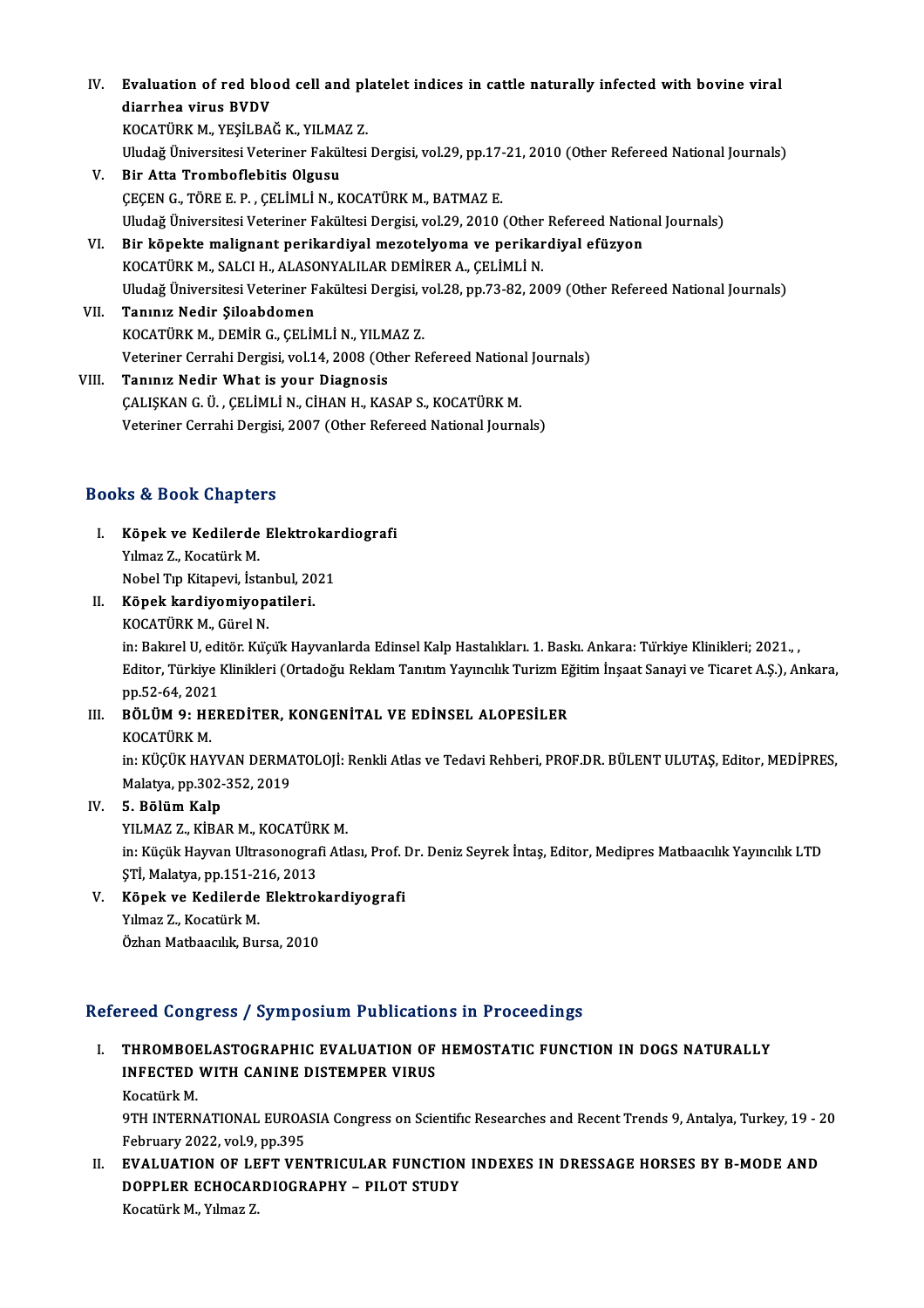7th INTERNATIONAL ZEUGMA CONFERENCE ON SCIENTIFIC RESEARCHES, Gaziantep, Turkey, 21 - 23 January<br>2022 -vel.7, pp.43 2022, vol.7, pp.42<br>2022, vol.7, pp.42<br>Relation Of Serv Th INTERNATIONAL ZEUGMA CONFERENCE ON SCIENTIFIC RESEARCHES, Gaziantep, Turkey, 21 - 23 January<br>2022, vol.7, pp.42<br>III. Relation Of Serum Lipid Profile and Acute Phase Proteins in Response to Endotoxin in Dogs Treated<br>with

2022, vol.7, pp.42<br>III. Relation Of Serum Lipid Profile and Acute Phase Proteins in Response to Endotoxin in Dogs Treated<br>with Intravenous Choline Relation Of Serum Lipid Profile and Acute Phase Proteins in Response<br>with Intravenous Choline<br>Kocatürk M., Eralp İnan O., Tvarijonaviciute A., Cansev M., Ceron J. J. M. , Yılmaz Z.<br>International Siirt Conference On Scienti

International Siirt Conference On Scientific Research Siirt University, November 5-7, 2021, Siirt, Turkey, 05<br>November 2021, pp.33-34 Kocatürk M., Eralp İnan O.,<br>International Siirt Conferen<br>November 2021, pp.33-34<br>Hinertrofik Kardiyemiye International Siirt Conference On Scientific Research Siirt University, November 5-7, 2021, Siirt, Turkey, 05<br>November 2021, pp.33-34<br>IV. Hipertrofik Kardiyomiyopatilili Kedilerin Acvım Kalsifikasyonuna Göre Popülasyon Öze

November 2021, pp.33-34<br>Hipertrofik Kardiyomiyopatilili Kedilerin Acvım Kalsifikasyo<br>RetrospektifOlarak Değerlendirilmesi (2016 – 2021 yılları)<br>Gürel N. Keçetürk M. Yılmaz 7 Hipertrofik Kardiyomiyopat<br>RetrospektifOlarak Değerlen<br>Gürel N., Kocatürk M., Yılmaz Z.<br>15. Kücük Hayyan Veteriner He

RetrospektifOlarak Değerlendirilmesi (2016 – 2021 yılları)<br>Gürel N., Kocatürk M., Yılmaz Z.<br>15 . Küçük Hayvan Veteriner Hekimleri Derneği Uluslararası Sürekli Eğitim Kongresi 15th International Continuing<br>Education Congres Gürel N., Kocatürk M., Yılmaz Z.<br>15 . Küçük Hayvan Veteriner Hekimleri Derneği Uluslararası Sürekli Eğitim Kongresi 15th International Cont<br>Education Congress Turkish Small Animal Veterinary Association, İstanbul, Turkey, 15 . Küçük H<br>Education Co<br>pp.259-260<br>Hinertrefik Education Congress Turkish Small Animal Veterinary Association, İstanbul, Turkey, 12 - 13 November 2021,<br>pp.259-260<br>V. Hipertrofik Kardiyomiyopatilili Kedilerin Acvım Kalsifikasyonuna Göre Popülasyon Özelliklerinin<br>Petresp

pp.259-260<br>Hipertrofik Kardiyomiyopatilili Kedilerin Acvım Kalsifikasyo<br>RetrospektifOlarak Değerlendirilmesi (2016 – 2021 yılları)<br>CÜLER N. KOCATÜRK M. YU MAZ 7 Hipertrofik Kardiyomiyopatilili l<br>RetrospektifOlarak Değerlendiri<br>GÜLER N., KOCATÜRK M., YILMAZ Z.<br>VÜCÜV HAYVAN VETERİNER HEVİM RetrospektifOlarak Değerlendirilmesi (2016 – 2021 yılları)<br>GÜLER N., KOCATÜRK M., YILMAZ Z.<br>KÜÇÜK HAYVAN VETERİNER HEKİMLER DERNEĞİ 15.ULUSLARARASI SÜREKLİ EĞİTİM KONGRESİ, İstanbul,<br>Turkay 12, 13 November 2021

GÜLER N., KOCATÜRK M., YILMAZ<br>KÜÇÜK HAYVAN VETERİNER HEI<br>Turkey, 12 - 13 November 2021<br>APOLIPOPPOTEIN G. UL FAM1 KÜÇÜK HAYVAN VETERİNER HEKİMLER DERNEĞİ 15.ULUSLARARASI SÜREKLİ EĞİTİM KONGRESİ, İstanbul,<br>Turkey, 12 - 13 November 2021<br>VI. APOLIPOPROTEIN C-III, FAM184A AND POTASSIUM CHANNEL SUBFAMILY K ARE INCREASED IN

Turkey, 12 - 13 November 2021<br>APOLIPOPROTEIN C-III, FAM184A AND POTASSIUM CHANN<br>DOGS NATURALLY INFECTED WITH DIROFILARIA IMMITIS<br>France Martinez L. Correton E. Vilmez 7. Typrijonoviciute A. Corol VI. APOLIPOPROTEIN C-III, FAM184A AND POTASSIUM CHANNEL SUBFAMILY K ARE INCREASED IN<br>DOGS NATURALLY INFECTED WITH DIROFILARIA IMMITIS<br>Franco Martinez L., Carreton E., Yılmaz Z., Tvarijonaviciute A., Ceron J. J. M., Sarıl A

**DOGS NATURALLY INFECT**<br>Franco Martinez L., Carreton I<br>Bruchmore R., Levent P., et al.<br>WSAVA EECAVA 2021 WAREZ

WSAVA-FECAVA2021,Warszawa,Poland,21 -24March 2021,pp.23

Bruchmore R., Levent P., et al.<br>WSAVA-FECAVA 2021, Warszawa, Poland, 21 - 24 March 2021, pp.23<br>VII. Kanin Parvovirus ile Enfekte Köpeklerde Salya Proteomlarındaki Değişimler<br>Franço Martinoz I., Tuarijonavisiyle A. Horvatis WSAVA-FECAVA 2021, Warszawa, Poland, 21 - 24 March 2021, pp.23<br>**Kanin Parvovirus ile Enfekte Köpeklerde Salya Proteomlarındaki Değişimler**<br>Franco Martinez L., Tvarijonaviciute A., Horvatic A., Guillemin N., Cerón J. J. , E Kanin Parvovirus ile Enfe<br>Franco Martinez L., Tvarijon<br>M., YILMAZ Z., Lamy E., et al.<br>2. ul USLARARASL 12. ULUS Franco Martinez L., Tvarijonaviciute A., Horvatic A., Guillemin N., Cerón J. J. , Escribano D., Eckersall D., KOCATÜRI<br>M., YILMAZ Z., Lamy E., et al.<br>2. uLUSLARARASI-13. ULUSAL VETERİNER İÇ HASTALIKLARI KONGRESİ, Ankara, T

M., YILMAZ Z., Lamy E., et al.<br>2. uLUSLARARASI-13. ULUSAL VETERİNER İÇ HASTALIKLARI KONGRESİ, Ankara, Turkey, 11 - 13 October 2019<br>19. VIII. Platelet proteomic profile in dogs with heart failure

- YILMAZ Z., Levent P., Sarıl A., KOCATÜRK M., BAYKAL A. T., Akgün E. Platelet proteomic profile in dogs with heart failure<br>29th ECVIM-CA Congress Milano-Italy, Milan, Italy, 18 - 21 September 2019<br>29th ECVIM-CA Congress Milano-Italy, Milan, Italy, 18 - 21 September 2019<br>Identification of se YILMAZ Z., Levent P., Sarıl A., KOCATÜRK M., BAYKAL A. T. , Akgün E.<br>29th ECVIM-CA Congress Milano-Italy, Milan, Italy, 18 - 21 September 2019<br>IX. Identification of serum proteins in dogs naturally infected with Anaplasma
- 29th ECVIM-CA Congres<br>Identification of seru<br>Borrelia burgdorferi<br>KOCATÜPK M. Erange N Identification of serum proteins in dogs naturally infected with Anaplasma phagocytop.<br>Borrelia burgdorferi<br>KOCATÜRK M., Franco Martinez L., Escribano D., Schanilec P., Levent P., Sarıl A., Martinez Subiela S.,<br>Tyarijonavi

Borrelia burgdorferi<br>KOCATÜRK M., Franco Martinez L., Escribano<br>Tvarijonaviciute A., CİHAN H., YALÇIN E., et al.<br>20th ECVIM CA Congress Milane Italy Milan I KOCATÜRK M., Franco Martinez L., Escribano D., Schanilec P., Levent P., Sarıl<br>Tvarijonaviciute A., CİHAN H., YALÇIN E., et al.<br>29th ECVIM-CA Congress-Milano-Italy, Milan, Italy, 18 - 21 September 2019<br>Identification of Sen

29th ECVIM-CA Congress-Milano-Italy, Milan, Italy, 18 - 21 September 2019

# Tvarijonaviciute A., CİHAN H., YALÇIN E., et al.<br>29th ECVIM-CA Congress-Milano-Italy, Milan, Italy, 18 - 21 September 2019<br>X. Identification of Serum Proteins in Dogs Naturally Infected with Anaplasma phagocytophilum and<br>B Identification of Serum Proteins in Dogs Naturally Infected with Anaplasma phagocytoph<br>Borrelia burgdorferi<br>KOCATÜRK M., Franco Martinez L., Escribano D., Schanilec P., Levent P., SARIL A., Martinez Subiela S.,<br>Tyarlionavi

Tvarijonaviciute A., CİHAN H., YALÇIN E., et al.<br>29th ECVIM-CA 2019, 19 - 21 September 2019, pp.136 KOCATÜRK M., Franco Martinez L., Escribano D., Schani<br>Tvarijonaviciute A., CİHAN H., YALÇIN E., et al.<br>29th ECVIM-CA 2019, 19 - 21 September 2019, pp.136<br>Siddetli pulmanar kantüzyanlu köneklerde kardi

- Tvarijonaviciute A., CİHAN H., YALÇIN E., et al.<br>29th ECVIM-CA 2019, 19 21 September 2019, pp.136<br>XI. §iddetli pulmoner kontüzyonlu köpeklerde kardiyolojik değerlendirme<br>KOCATÜPK M. Cotin M. SALCH, XII MAZ Z 29th ECVIM-CA 2019, 19 - 21 September 201<br>**Şiddetli pulmoner kontüzyonlu köpekle**<br>KOCATÜRK M., Çetin M., SALCI H., YILMAZ Z.<br>Küçük Hayyan Veteriner Hakimleri Derneği Küçük Hayvan Veteriner Hekimleri Derneği 13. Uluslararası Sürekli Eğitim Kongresi 02.04 Kasım 2018, İstanbul,<br>Turkey, 2 - 04 November 2018, pp.279-280 KOCATÜRK M., Cetin M., SALCI H., YILMAZ Z. Küçük Hayvan Veteriner Hekimleri Derneği 13. Uluslararası Sürekli Eğitim Kongresi 02.04 Kasım 20<br>Turkey, 2 - 04 November 2018, pp.279-280<br>XII. Serum High Mobility Group Box-1 lEVEL- As an early predictor of endotoxemia in
- Turkey, 2 04 November 2018, pp.279-280<br>Serum High Mobility Group Box-1 IEVEL- As an early predictor of endotox<br>KOCATÜRK M., ERALP İNAN O., Tvarijonaviciute A., CANSEV M., Cerón J. J. , YILMAZ Z.<br>Seuthern European Veterin Serum High Mobility Group Box-1 lEVEL- As an early predictor of endotoxen<br>KOCATÜRK M., ERALP İNAN O., Tvarijonaviciute A., CANSEV M., Cerón J. J. , YILMAZ Z.<br>Southern European Veterinary Conference 2018, Madrid, Spain, 18 KOCATÜRK M., ERALP İNAN O., Tvarijonaviciute A., CAN.<br>Southern European Veterinary Conference 2018, Madri<br>XIII. The salivary proteome in dogs with parvovirosis<br>France Martinez L. Lamu E. XII MAZ Z. Coelho A. Typri

## Southern European Veterinary Conference 2018, Madrid, Spain, 18 - 20 October 2018<br>The salivary proteome in dogs with parvovirosis<br>Franco Martinez L., Lamy E., YILMAZ Z., Coelho A., Tvarijonaviciute A., Horvatic A., Guillem The salivary proteome in dog:<br>Franco Martinez L., Lamy E., YILM<br>KOCATÜRK M., Escribano D., et al.<br>29th ECVIM CA Congress 2019, P.

28th ECVIM-CA Congress 2018, Rotterdam, Netherlands, 6 - 09 September 2018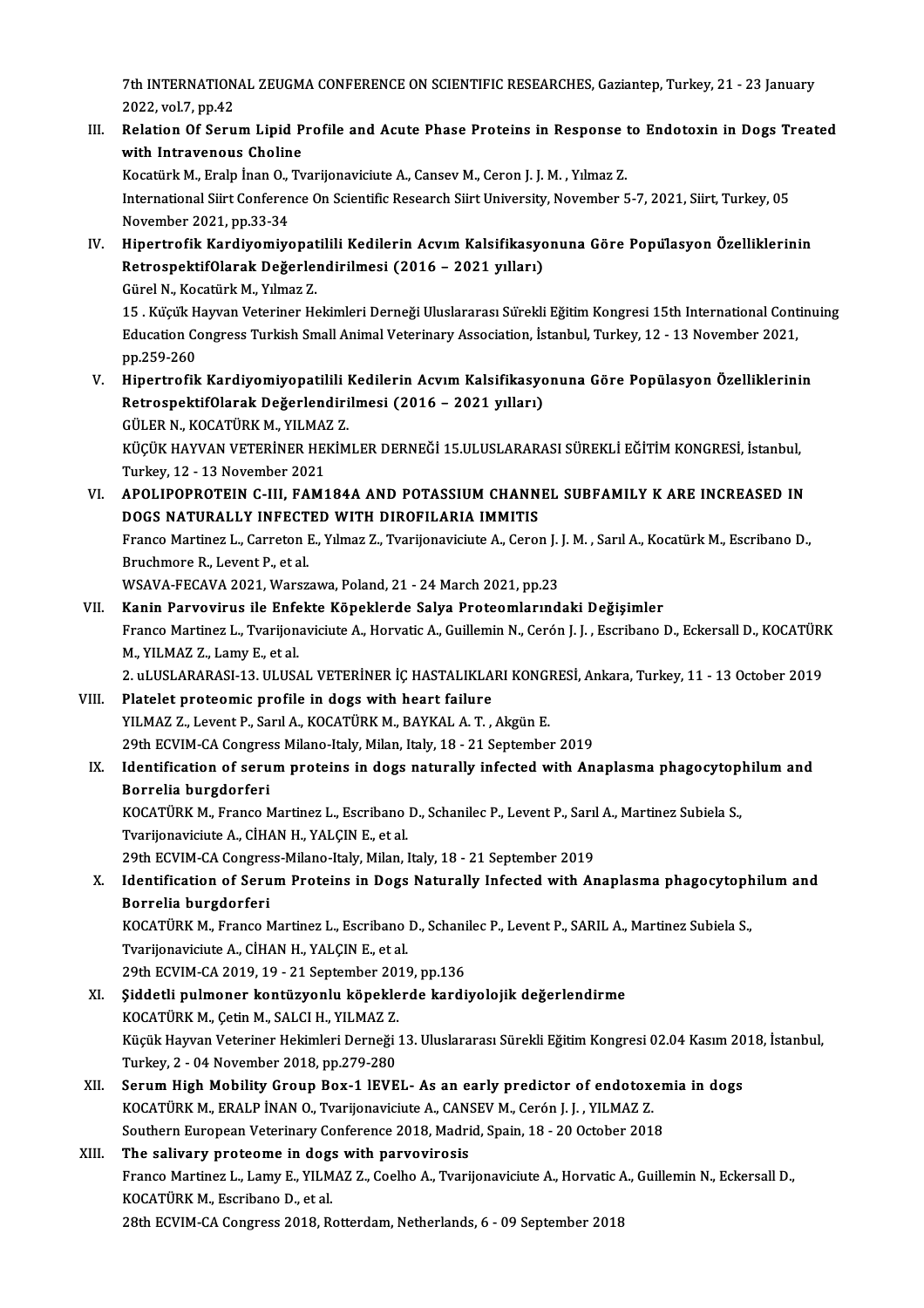| XIV.   | Extramedullary Pulmonary Plasmacytoma in a Dog                                                                    |
|--------|-------------------------------------------------------------------------------------------------------------------|
|        | İPEK V., ACAR H., KOCATÜRK M., SALCI H., SÖNMEZ G.                                                                |
|        | 4TH INTERNATIONAL CONGRESS ONVETERINARY AND ANIMAL SCIENCES, 12 - 15 July 2018                                    |
| XV.    | Hemoglobin, ovostatin, and albumin as possible salivary biomarkers of canine parvovirosis                         |
|        | Franco Martinez L., Lamy E., YILMAZ Z., Coelho A., Martinez Subiela S., Horvatic A., Guillemin N., KOCATÜRK M.,   |
|        | Escribano D., Tecles F., et al.                                                                                   |
|        | XII EUPA Congress 2018-Translating genomes into biological funcitons, Santiago de Conpostela, Spain, 16 - 20 June |
|        | 2018, pp 160-161                                                                                                  |
| XVI.   | Extramedullary Pulmonary Plasmacytoma in a Dog                                                                    |
|        | İPEK V., Acar H., KOCATÜRK M., SALCI H., SÖNMEZ G.                                                                |
|        | 4th International Congress on Veterinary and Animal Sciences, Turkey, 12 - 15 June 2018                           |
| XVII.  | Leishmaniasisin tanı ve tedavi monitorizasyonunda yüksek çözünürlüklü kantitatif proteomik analizi                |
|        | ile yeni biyobelirteçlerin belirlenmesi-köpek modeli                                                              |
|        | KOCATÜRK M                                                                                                        |
|        | 2. Ulusal Proteomik Kongresi, İstanbul, Turkey, 24 - 25 November 2017                                             |
| XVIII. | Clinical approach to etiology, diagnosis, and treatment in dogs with pericardial effusion - a                     |
|        | retrospective study                                                                                               |
|        | KOCATÜRK M., SALCI H., İPEK V., YILMAZ Z.                                                                         |
|        | 1. International Turkish Veterinary Internal Medicine Congress, Antalya, Turkey, 10 - 13 October 2017, pp.92-93   |
| XIX.   | Köpeklerde sepsisin tanısında yeni inflamatuar biyobelirteçlerin araştırılması: saliva kolin,                     |
|        | butirilkolinesteraz, ferritin ve alfa-amilaz düzeyleri                                                            |
|        | YILMAZ Z., YALÇIN E., CİHAN H., KOCATÜRK M., TURAL M., LEVENT P., SARIL A.                                        |
|        | I. International Turkish Veterinary Internal Medicine Congress, Antalya, Turkey, 10 - 13 October 2017, pp.134-135 |
| XX.    | Endotoksemili buzağılarda intravenöz kolin tedavisinin serum bütirilkolinesterazi paraoksanaz-1,                  |
|        | total oksidatif stres ve anti-oksidan kapasite üzerine etkileri                                                   |
|        | ERALP İNAN O., KOCATÜRK M., CANSEV M., Ceron J., YILMAZ Z.                                                        |
|        | I. International Turkish Veterinary Internal Medicine Congress, Antalya, Turkey, 10 - 13 October 2017, pp.106-107 |
| XXI.   | COMPARISON OF DEMOGRAPHIC AND CLINICAL CHARACTERISTICS OF SUBCLINICALAND CLINICAL                                 |
|        | FORM IN DOGS WITH LEISHMANIOSIS                                                                                   |
|        | YILMAZ Z., YALÇIN E., CİHAN H., KOCATÜRK M., Levent P., Tural M., Sarıl A., AYTUĞ N.                              |
|        | 6th World Congress On Leishmaniosis, Toledo, Philippines, 16 - 20 May 2017                                        |
| XXII.  | Use of high-resolution quanttative proteomic analyses to identify new potential biomarkers for the                |
|        | treatment monitoring of canine leihsmaniosis                                                                      |
|        | Martinez Subiela S., Horvatic A., Escribano D., Pardo Marin L., KOCATÜRK M., Mrljak V., Burchmore R., Ceron J.,   |
|        | YILMAZ Z.                                                                                                         |
|        | 6th Wold Congress on Leishmaniasis, Toledo, Philippines, 16 - 20 May 2017                                         |
| XXIII. | Thromboelastographic evaluation of thrombus generation and fibrinolysis in dogs with parvoviral                   |
|        | enteritis.                                                                                                        |
|        | KOCATÜRK M., YILMAZ Z., ERALP İNAN O., LEVENT P., SARIL A.                                                        |
|        | 50th European Veterinary Conference Voorjaarsdagen 2017, The Hague, Netherlands, 19 - 21 April 2017               |
| XXIV.  | EVALUATION OF SALIVARY ENZYME ACTIVITIESAS BIOMARKERS FOR DIAGNOSIS AND                                           |
|        | THERAPYMONITORING IN DOGS WITH SEPSIS                                                                             |
|        | YILMAZ Z., YALÇIN E., CİHAN H., KOCATÜRK M., Tural M., Levent P., Sarıl A.                                        |
|        | European Veterinary Conference-Voorjaarsdagen 2017, Den Haag, 19 - 21 April 2017                                  |
| XXV.   | PROTECTIVE EFFECTS OF S-ADENOSYLMETHIONINE AND SILYBIN ON HEPATORENAL AND                                         |
|        | HEMOSTATIC FUNCTIONS IN DOG WITH EXPERIMENTAL ENDOTOXEMIA                                                         |
|        | ERALP İNAN O., KOCATÜRK M., LEVENT P., YILMAZ Z.                                                                  |
|        | 50th European Veterinary Conference VOORJAARSDAGEN 2017, The Hague, Netherlands, 19 - 21 April 2017               |
| XXVI.  | Deneysel endotoksemili köpeklerde S-adenodilmrtionin ve Silibinn Hepatorenal ve Hemostatik                        |
|        | fonksiyonlar üzerine koruyucu etkisi                                                                              |
|        | Eralp İnan O., KOCATÜRK M., Levent P., YILMAZ Z.                                                                  |
|        |                                                                                                                   |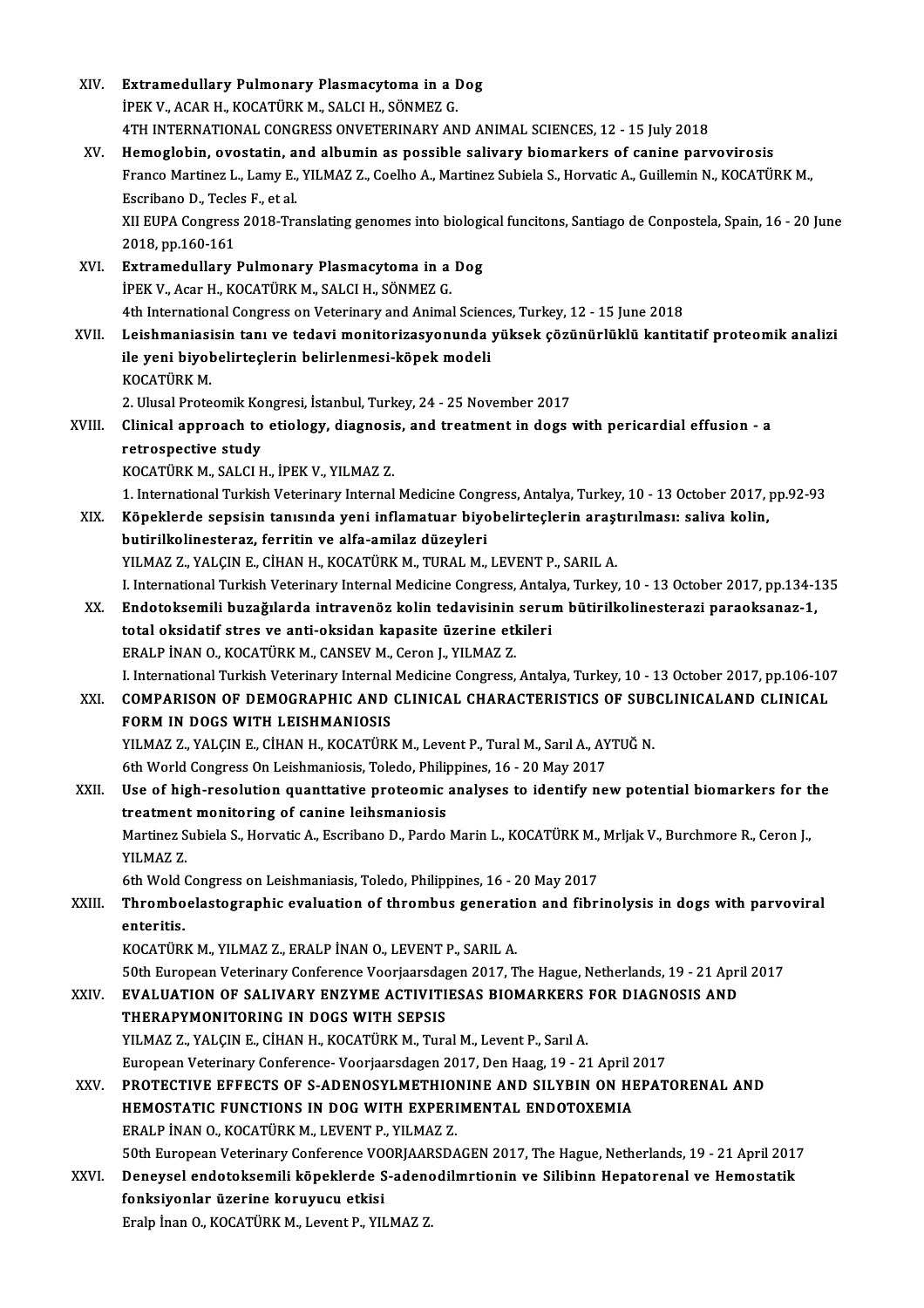2017 Uluslararası Veteriner Hekimliği Bahar Kongresi, Antalya, Turkey, 27 - 30 March 2017, pp.299<br>Könek ve kadilende tunaudat ve eksudatın eynumuda tetel pretsin ve dansitenin tanısal d 2017 Uluslararası Veteriner Hekimliği Bahar Kongresi, Antalya, Turkey, 27 - 30 March 2017, pp.299<br>XXVII. Köpek ve kedilerde trnsudat ve eksudatın ayrımında total protein ve dansitenin tanısal değeri 2017 Uluslararası Veteriner Hekimliği Bahaı<br>Köpek ve kedilerde trnsudat ve eksuda<br>YILMAZ Z., KOCATÜRK M., Levent P., Sarıl A.<br>2017 Uluslararası Veteriner Hekimliği Bahaı Köpek ve kedilerde trnsudat ve eksudatın ayrımında total protein ve dansitenin tanısal o<br>2017 Uluslararası Veteriner Hekimliği Bahar kongresi, Antalya, Turkey, 27 - 30 March 2017, pp.311<br>Sensiali Könaklarda Tanı ve Tedevis YILMAZ Z., KOCATÜRK M., Levent P., Sarıl A.<br>2017 Uluslararası Veteriner Hekimliği Bahar kongresi, Antalya, Turkey, 27 - 30 March 2017, pp.311<br>XXVIII. Sepsisli Köpeklerde Tanı ve Tedavisinin Monitorizasyonunda Biyobelirte 2017 Uluslararası Veteriner Hekimliği Bahar kongresi, Antalya, Turkey, 27 - 30 March 2017, pp.311 YILMAZ Z., YALÇIN E., CİHAN H., KOCATÜRK M., Tural M., Levent P., Sarıl A. 2017UluslararasıVeterinerHekimliğiBaharKongresi,Antalya,Turkey,27 -30March 2017,pp.298 XXIX. Köpeklerde Ehrlichiozis e yeni tanısal yaklaşım: Serumproteomik inceleme 2017 Uluslararası Veteriner Hekimliği Bahar Kongresi, Antalya, Turkey, 27 - 30 March 2017, pp.298<br><mark>Köpeklerde Ehrlichiozis e yeni tanısal yaklaşım: Serum proteomik inceleme</mark><br>YILMAZ Z., Escribano D., Martinez Subiela S., Tv K<mark>öpeklerde Ehrlid</mark><br>YILMAZ Z., Escriban<br>Levent P., JJ C., et al.<br>Uluslarars: Veterine YILMAZ Z., Escribano D., Martinez Subiela S., Tvarijonaviciute A., Torrecillas A., YALÇIN E., C.<br>Levent P., JJ C., et al.<br>Uluslararsı Veteriner Hekimliği Bahar Kongresi 2017, Antalya, Turkey, 27 - 30 March 2017<br>Triquenidal Levent P., JJ C., et al.<br>Uluslararsı Veteriner Hekimliği Bahar Kongresi 2017, Antalya, Turkey, 27 - 30 March 2017<br>XXX. Tricuspidal annular plane systolic excursion TAPSE measurements in dogs naturally infected with E Ulusla<br>Tricu:<br>canis<br><sup>VII MA</sup> Tricuspidal annular plane systo<br>canis<br>YILMAZ Z., KOCATÜRK M., Levent P.<br>Yth SOUTHEPN EUROPEAN VETERIN canis<br>YILMAZ Z., KOCATÜRK M., Levent P.<br>Xth SOUTHERN EUROPEAN VETERINARY CONFERENCE 2016, Granada, Nicaragua, 20 - 22 October 2016<br>Serum Chaline Consentration A Petential Biomerker for Myesendial Isebemia in Degg and Ce YILMAZ Z., KOCATÜRK M., Levent P.<br>Xth SOUTHERN EUROPEAN VETERINARY CONFERENCE 2016, Granada, Nicaragua, 20 - 22 October 2016<br>XXXI. Serum Choline Concentration A Potential Biomarker for Myocardial İschemia in Dogs and Cats<br> Xth SOUTHERN EUROPEAN VETERINARY CONFERENCE 2016, Gran<br>Serum Choline Concentration A Potential Biomarker for My<br>KOCATÜRK M., YILMAZ Z., CANSEV M., LEVENT P., TÜRKYILMAZ M.<br>26th ECVIM CA CORTRES 8 - 10 Sentember 2016 26th ECVIM-CA Congress, 8 - 10 September 2016 KOCATÜRK M., YILMAZ Z., CANSEV M., LEVENT P., TÜRKYILMAZ M.<br>26th ECVIM-CA Congress, 8 - 10 September 2016<br>XXXII. Serum choline concentration a potential biomarker for myocardial ischemia in dogs and cats<br>XOCATÜR M. VILMAZ 26th ECVIM-CA Congress, 8 - 10 September 2016<br>Serum choline concentration a potential biomarker for<br>KOCATÜRK M., YILMAZ Z., CANSEV M., Levent P., Türkyılmaz M.<br>26th ECVIM CA Congress, Göteberg, Sueden, 8 - 10 September Serum choline concentration a potential biomarker for myoc:<br>KOCATÜRK M., YILMAZ Z., CANSEV M., Levent P., Türkyılmaz M.<br>26th ECVIM-CA Congress, Göteborg, Sweden, 8 - 10 September 2016<br>Serum proteomis shanges in dogs with o KOCATÜRK M., YILMAZ Z., CANSEV M., Levent P., Türkyılma<br>26th ECVIM-CA Congress, Göteborg, Sweden, 8 - 10 Septen<br>XXXIII. Serum proteomic changes in dogs with ehrlichiosis<br>XOCATÜRY M. Escribano D. Martiner Subjele S. Tyarijo 26th ECVIM-CA Congress, Göteborg, Sweden, 8 - 10 September 2016<br>Serum proteomic changes in dogs with ehrlichiosis<br>KOCATÜRK M., Escribano D., Martinez Subiela S., Tvarijonaviciute A., Torrecillas A., Levent P., CİHAN H., YA Serum proteomic chai<br>KOCATÜRK M., Escribano<br>AYTUĞ N., Ceron J., et al.<br>The <sup>2</sup>rd Conference on <sup>1</sup> KOCATÜRK M., Escribano D., Martinez Subiela S., Tvarijonaviciute A., Torrecillas A., Levent P., CİHAN H., YAL<br>AYTUĞ N., Ceron J., et al.<br>The 3rd Conference on Neglected Vectors and Vector-Borne Diseases(EURNEGVEC) COST Act AYTUĞ N., Ceron J., et al.<br>The 3rd Conference on Neglected V<br>Zaragoza, Spain, 23 - 26 May 2016<br>Serum agute phase proteins in The 3rd Conference on Neglected Vectors and Vector-Borne Diseases (EURNEGVEC) CO<br>Zaragoza, Spain, 23 - 26 May 2016<br>XXXIV. Serum acute phase proteins in dogs with sub clinical and clinical ehrlichiosis<br>VOCATURY M. ESCRUPANO Zaragoza, Spain, 23 - 26 May 2016<br>Serum acute phase proteins in dogs with sub clinical and clinical ehrlichiosis<br>KOCATÜRK M., ESCRİBANO D., Martinez Subiela S., Tvarijonaviciute A., Levent P., CİHAN H., YALÇIN E., Ceron J. Serum ac<br>KOCATÜRI<br>YILMAZ Z.<br>The <sup>2nd Co</sup> KOCATÜRK M., ESCRİBANO D., Martinez Subiela S., Tvarijonaviciute A., Levent P., CİHAN H., YALÇIN E., Ceron J.,<br>YILMAZ Z.<br>The 3rd Conference on Neglected Vectors and Vector-Borne Diseases (EURNEGVEC) with Management Committ YILMAZ Z.<br>The 3rd Conference on Neglected Vectors and Vector-Borne Diseases (EURNEGVEC) with Ma:<br>and Working Group Meetings of the COST Action TD1303, Zaragoza, Spain, 24 - 26 May 2016<br>Serum Protemis Changes in Dege with E The 3rd Conference on Neglected Vectors and Vector-Bor<br>and Working Group Meetings of the COST Action TD1303,<br>XXXV. Serum Protemic Changes in Dogs with Ehrlichiosis<br>VOCATUREM ESCRIBANO D. MARTINEZ SURIELA S. TV. and Working Group Meetings of the COST Action TD1303, Zaragoza, Spain, 24 - 26 May 2016<br>Serum Protemic Changes in Dogs with Ehrlichiosis<br>KOCATÜRK M., ESCRİBANO D., MARTİNEZ SUBİELA S., TVARİJONAVİCUİTE A., ALEJANDRO T., LE Serum Protemic Changes in Dogs with Ehrlichiosis<br>KOCATÜRK M., ESCRİBANO D., MARTİNEZ SUBİELA S., TVARİJONAVİCUİTE A., ALEJANDRO T., LEVENT I<br>YALÇIN E., AYTUĞ N., CERON J., et al.<br>THE 3rd CONFERENCE ON NEGLECTED VECTORSAND KOCATÜRK M., ESCRİBANO D., MARTİNEZ SUBİELA S., TVARİJONAVİCUİTE A., ALEJANDRO T., LEVENT P<br>YALÇIN E., AYTUĞ N., CERON J., et al.<br>THE 3rd CONFERENCE ON NEGLECTED VECTORSAND VECTOR-BORNE DISEASES (EURNEGVEC)WITH<br>MANACEMENT YALÇIN E., AYTUĞ N., CERON J., et al.<br>THE 3rd CONFERENCE ON NEGLECTED VECTORSAND VECTOR-BORNE DISEASES (EURNEGVEC)WITH<br>MANAGEMENT COMMITTEE ANDWORKING GROUP MEETINGS OF THECOST ACTION TD1303, 24 - 26 May 2016,<br>pp.105-106 THE 3rd COI<br>MANAGEME<br>pp.105-106<br>Illiac atoria MANAGEMENT COMMITTEE ANDWORKING GROUP MEETINGS O<br>pp.105-106<br>XXXVI. Illiac aterial thromboembolism Saddle Thrombus in a cat<br>SALCLH KOCATUREM JREEVY Cotin M, KAHRAMAN M, VII pp.105-106<br>Illiac aterial thromboembolism Saddle Thrombus in a cat<br>SALCI H., KOCATÜRK M., İPEK V., Çetin M., KAHRAMAN M. M. , YILMAZ Z. Illiac aterial thromboembolism Saddle Thrombus in a cat<br>SALCI H., KOCATÜRK M., İPEK V., Çetin M., KAHRAMAN M. M. , YILMAZ Z.<br>Ist International Veterinary Surgery Congress-IV. ULUSAL VETERİNER CERRAHİ KONGRESİ, Erzurum, Tur SALCI H., KOC.<br>Ist Internation<br>14 May 2016<br>Pir Kodido Il Ist International Veterinary Surgery Congress-IV. ULUSAL VETERINER<br>14 May 2016<br>XXXVII. Bir Kedide İliak Arterde Thromboembolism Saddle Thrombus<br>SALCLH KOCATÜRKM İREK V. CETİN M. KAHRAMAN M.M. XILMAZ 14 May 2016<br>Bir Kedide İliak Arterde Thromboembolism Saddle Thrombus<br>SALCI H., KOCATÜRK M., İPEK V., ÇETİN M., KAHRAMAN M. M. , YILMAZ Z.<br>1st International Turkey Veterinew: Surgery Congrees 11 - 14 Mey 2016 Bir Kedide İliak Arterde Thromboembolism Saddle Thrombus<br>SALCI H., KOCATÜRK M., İPEK V., ÇETİN M., KAHRAMAN M. M. , YILMAZ Z.<br>1st International Turkey Veterinary Surgery Congress, 11 - 14 May 2016<br>Hunottronbis ostooorthron 1st International Turkey Veterinary Surgery Congress, 11 - 14 May 2016<br>XXXVIII. Hypertrophic osteoarthropathy caused by pulmonary chondrosarcoma in a dog

- 1st International Turkey Veterinary Surgery Congress, 11 14 May 2016<br>Hypertrophic osteoarthropathy caused by pulmonary chondrosarcoma in<br>SALCI H., KOCATÜRK M., İPEK V., Çeşme H., Levent P., KAHRAMAN M. M. , YILMAZ Z.<br>Ist Hypertrophic osteoarthropathy caused by pulmonary chondrosarcoma in a dog<br>SALCI H., KOCATÜRK M., İPEK V., Çeşme H., Levent P., KAHRAMAN M. M. , YILMAZ Z.<br>Ist International Veterinary Surgery Congress-IV. ULUSAL VETERİNER C SALCI H., KOC.<br>Ist Internation<br>14 May 2016<br>Pin Käneltte Ist International Veterinary Surgery Congress-IV. ULUSAL VETERINER CERRAHI KO<br>14 May 2016<br>XXXIX. Bir Köpekte Pulmoner Kondrosarkom Nedenli Hipertrofik Osteoartropati
- 14 May 2016<br>Bir Köpekte Pulmoner Kondrosarkom Nedenli Hipertrofik Osteoartropati<br>SALCI H., KOCATÜRK M., İPEK V., ÇEŞME H., LEVENT P., KAHRAMAN M. M. , YILMAZ Z.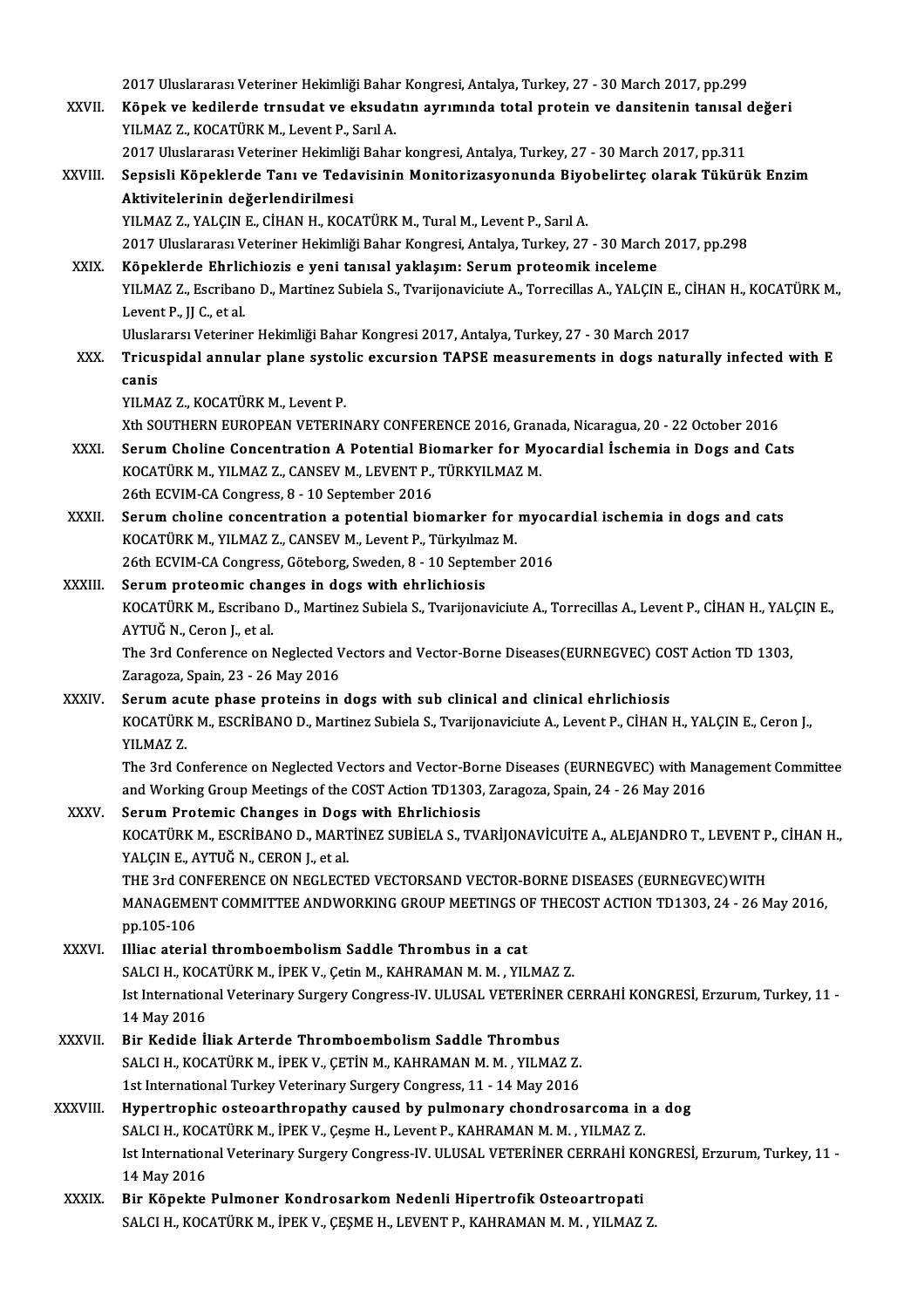|         | 1st INTERNATIONAL TURKEY VETERINARY SURGERY CONGRESS, 11 - 14 May 2016                                                                           |
|---------|--------------------------------------------------------------------------------------------------------------------------------------------------|
| XL.     | Bir kedide iliak arteryal tromboembolizm saddle trombus                                                                                          |
|         | SALCI H., KOCATÜRK M., İPEK V., Çetin M., KAHRAMAN M. M. , YILMAZ Z.                                                                             |
|         | 1st International Turkey Veterinary Surgery Congress, 11 - 14 May 2016, pp.255-256                                                               |
| XLI.    | Bir atta Boyulismus (Tip A) olgusu                                                                                                               |
|         | KASAP S., BATMAZ H., KOCATÜRK M., SERKAN Ç., TOPAL O.                                                                                            |
|         | 11. Veteriner İç Hastalıkları Kongresi, Turkey, 21 - 24 May 2015                                                                                 |
| XLII.   | Tricuspid annular plane systolic excursion TAPSE and its association with serum cardiac troponin i                                               |
|         | level in dogs with sepsis                                                                                                                        |
|         | KOCATÜRK M., Pınar L., YILMAZ Z.                                                                                                                 |
|         | 21th FECAVA EURO Congress, IX. Southern European Veterinary Conference, Barcelona, Spain, 15 - 17 October                                        |
|         | 2015, vol 1, pp 5-8                                                                                                                              |
| XLIII.  | Serum and ascitic proteomes in dogs with dilated cardiomyopathy                                                                                  |
|         | KOCATÜRK M                                                                                                                                       |
|         | 25th ECVIM-CA Congress, Lizbon, Portugal, 10 - 12 September 2015                                                                                 |
| XLIV.   | Endotoksemili köpeklerde intravenöz kolin tedavisinin serum akut faz proteinleri ve high mobility                                                |
|         | group box-1 (HMGB-1) DÜZEYLERINE ETKISI                                                                                                          |
|         | KOCATÜRK M., ERALP İNAN O., CANSEV M., YILMAZ Z.                                                                                                 |
|         | 11. VETERİNER IÇ HASTALIKLARI KONGRESİ, Samsun, Turkey, 21 - 24 May 2015                                                                         |
| XLV.    | Bir Atta Botulismus (TipA) Olgusu                                                                                                                |
|         | KASAP S., BATMAZ H., KOCATÜRK M., TOPAL O.                                                                                                       |
|         | 11. Veteriner İç Hastalıkları Kongresi, Samsun, Turkey, 21 - 24 May 2015                                                                         |
| XLVI.   | E canis ile doğal enfekte Köpeklerde Elektrokardiografik Değerlendirmeler                                                                        |
|         | YILMAZ Z, KOCATÜRK M, Levent P.                                                                                                                  |
|         | 11. veteriner İç Hastalıkları Kongresi- Uluslararası Katılımlı, Samsun, Turkey, 21 - 24 May 2015, vol 1                                          |
| XLVII.  | Endotoksemili köepklerde intravenöz kolin tedavisinin koagülasyona etkisinin tromboelastografik                                                  |
|         | olarak değerlendirilmesi                                                                                                                         |
|         | ERALP İNAN O., KOCATÜRK M., CANSEV M., YILMAZ Z.                                                                                                 |
|         | 11. Veteriner İç Hastalıkları Kongresi-Uluslararası Katılımlı, Samsun, Turkey, 21 - 24 May 2015, vol.1, pp.74-75                                 |
| XLVIII. | Bir atta Botilismus Tip A olgusu                                                                                                                 |
|         | KASAP S., BATMAZ H., KOCATÜRK M., Çatık S., TOPAL O.                                                                                             |
|         | 11. Veteriner İç Hastalıkları Kongresi Uluslararası Katılımlı, Samsun, Turkey, 21 - 24 May 2015, vol.1, pp.164-165                               |
| XLIX.   | Endotoksemili Köpeklerde Intravenöz Kolin Tedavisinn Matrix Metalloproteinaz ve Metalloproteinaz                                                 |
|         | Doku İnhibitörlerine Etkileri                                                                                                                    |
|         | KOCATÜRK M., ERALP İNAN O., CANSEV M., Levent P., YILMAZ Z.                                                                                      |
|         | 11. Veteriner İç Hastalıkları Kongresi-Uluslararası Katılımlı, Samsun, Turkey, 21 - 24 May 2015, vol.1, pp.54-55                                 |
| L.      | Thromboelastographic evaluation of coagulation profile in dogs with ehrlichiosis                                                                 |
|         | YILMAZ Z., YALÇIN E., CİHAN H., KOCATÜRK M., Levent P., AYTUĞ N.                                                                                 |
|         | Second Conference on Neglected vectors and vector borne disaeses (EURNEGVEC) COST ACTION TD 1303, İzmir,                                         |
|         | Turkey, 31 March - 02 April 2015                                                                                                                 |
| LI.     | Chylothorax associated with Ebstein's anomaly in a Golden Retriever dog                                                                          |
|         | YILMAZ Z., Levent P., KOCATÜRK M., CİHAN H., Pars E., SAĞ S.                                                                                     |
|         | Internaitonal Scientific Conference Veterinary Medicine-Science, Practice, Business, Stara Zagora, Bulgaria, 09                                  |
|         | October 2014, vol 17, pp 19-20                                                                                                                   |
| LII.    | Thromboelastographic evaluation of coagulation in cats with hypertrophic cardiomyopathy: 3 cases.<br>Levent P., KOCATÜRK M., SALCI H., YILMAZ Z. |
|         |                                                                                                                                                  |
|         | International Scientific Conference Veterinary Medicine-Science, Practice, Business, Stara Zagora, Bulgaria, 09                                  |
| LIII.   | October 2014, vol 17, pp 27-28<br>Hernia diafragmatikalı bir kedide omental kapillar hemangioma nedenli şilotoraks ve şiloabdomen                |
|         | SALCI H., İPEK V., KURT H., KOCATÜRK M., SÖNMEZ G.                                                                                               |
|         | VII. Ulusal Veteriner Patoloji Kongresi, Turkey, 8 - 10 September 2014                                                                           |
|         |                                                                                                                                                  |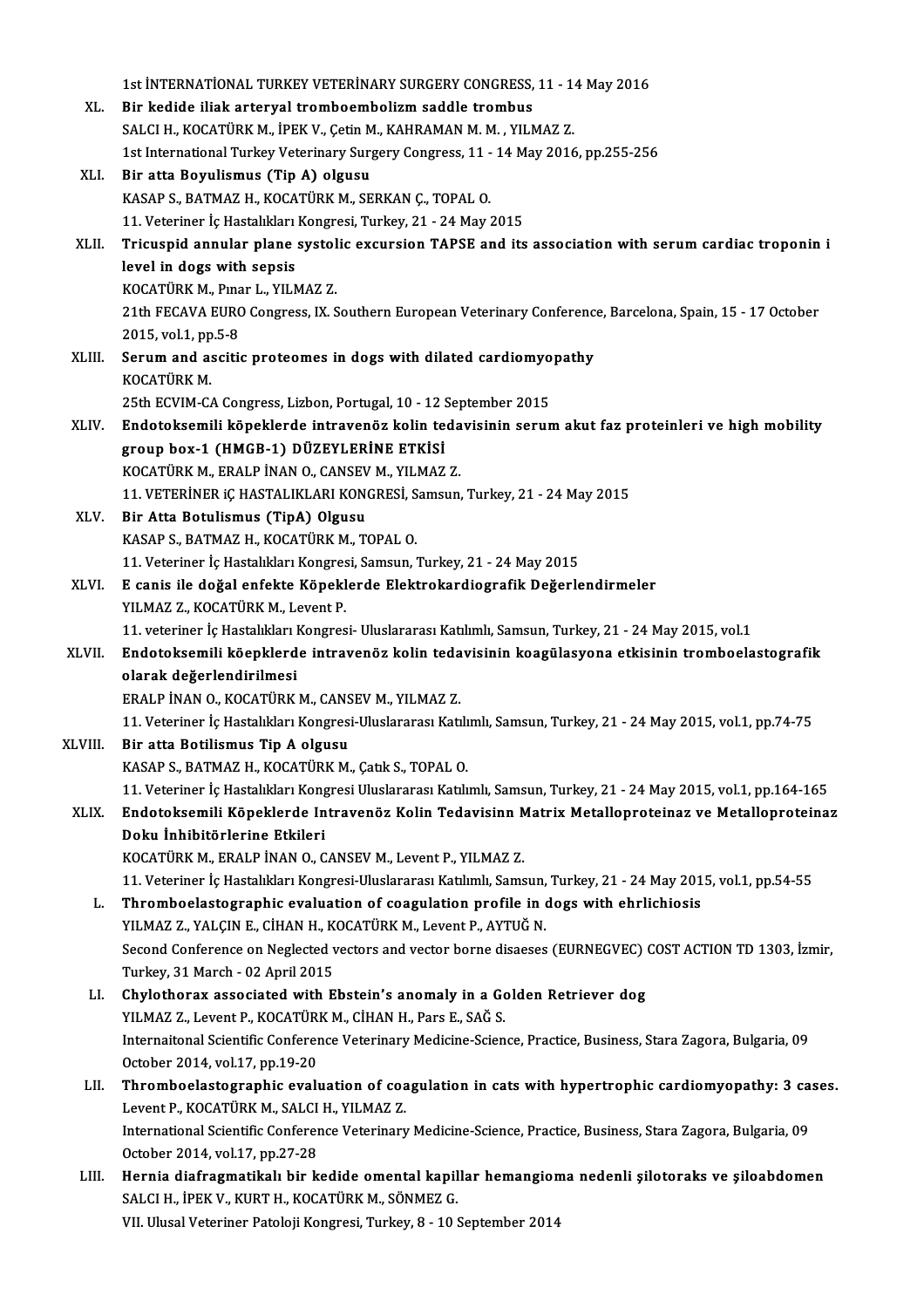| LIV.    | CHYLOTHORAX IN A CAT WITH HYPERTROFIC CARDIOMYOPATHY                                                                                    |
|---------|-----------------------------------------------------------------------------------------------------------------------------------------|
|         | KOCATÜRK M., MECİTOĞLU Z., GÖKHAN ÖNDER K., CARLOS A., YILMAZ Z.                                                                        |
|         | 31th World Veterinary Congress, Prag, Czech Republic, 17 - 20 September 2013                                                            |
| LV.     | Dilatekardiyomiyopatili köpeklerde yeni bir dyagnostik yaklaşım: serum proteomik inceleme                                               |
|         | KOCATÜRK M., BAYKAL A. T., Şeyma T., Acıoğlu Ç., YILMAZ Z.                                                                              |
|         | 10. Ulusal Veteriner İç Hastalıkları Kongresi, Nevşehir, Turkey, 27 - 30 June 2013                                                      |
| LVI.    | New approaches in the diagnosis and treatment of endotoxemia in calves proteomic investigation                                          |
|         | and effects of intravenous choline administration                                                                                       |
|         | KOCATÜRK M., CANSEV M., BAYKAL A. T., Haçarız O., HATİPOĞLU İ., ERALP İNAN O., YILMAZ Z., ULUS İ. H.                                    |
|         | Farm Animal Proteomics 2013- COST Meeting-Proceedings of the Managemenet Commitee Meeting and 3rd                                       |
|         | Meeting of Working Groups 1,2 and 3 Action FA1002, 25 - 26 April 2013                                                                   |
| LVII.   | EFFECTS OF INTRAVENOUS CHOLINE TREATMENT ON ACUTE PHASE PROTEINS AND CARDIAC                                                            |
|         | FUNTION IN DOGS WITH ENDOTOXEMIA                                                                                                        |
|         | KOCATÜRK M., ERALP İNAN O., CANSEV M., JOSE MADRIGAL C., YILMAZ Z.                                                                      |
| LVIII.  | 4th ANNUAL INTERNATIONAL SYMPOSIUM ON AGRICULTURE, ATINA, Greece, 18 - 21 July 2011<br>Bir köpekte hepatozoon canis olgusu              |
|         | Şencandan M., CİHAN H., KOCATÜRK M., ERALP İNAN O., AYTUĞ N.                                                                            |
|         | 9. Ulusal Veteriner İç Hastalıkları Kongresi, Antalya, Turkey, 5 - 07 May 2011, pp.356-357                                              |
| LIX.    | Bir kedide eritema multiforme olgusu                                                                                                    |
|         | Tuna S., Gülsün M., CİHAN H., KOCATÜRK M., CANGÜL İ. T., AYTUĞ N.                                                                       |
|         | 9. Ulusal Veteriner İç Hastalıkları Kongresi, Antalya, Turkey, 5 - 08 May 2011, vol.362                                                 |
| LX.     | Sağlıklı erişkin köpeklerde idrar dansitesinin belirlenmesi: refraktometre ve strip ölçümlerinin                                        |
|         | karşılaştırılması                                                                                                                       |
|         | Kutlu Z, KOCATÜRK M.                                                                                                                    |
|         | 9. Ulusal Veteriner İç Hastalıkları Kongresi, Antalya, Turkey, 5 - 08 May 2011, vol.332                                                 |
| LXI.    | Bir kedide Mycoplasma sp. bağlı piyotoraks (torasik empiyem) olgusu                                                                     |
|         | KOCATÜRK M., ÖNAT K., İNAN S., ÇELİMLİ N., ÖZYİĞİT M. Ö., YILMAZ Z.                                                                     |
|         | V. VETERİNER PATOLOJİ KONGRESİ, Bursa, Turkey, 14 - 18 September 2010, pp.146-147                                                       |
| LXII.   | Parvoviral enteritli köpeklerde kardiyak değerlendirmeler<br>KOCATÜRK M., ERALP İNAN O., YILMAZ Z.                                      |
|         | VIII. Ulusal Veteriner İç Hastalıkları Kongresi, İzmir, Turkey, 1 - 04 July 2009, pp.22-23                                              |
| LXIII.  | Parviviral enteritli köpeklerde hemostatik durumun tromboelastografik (TEG) değerlendirilmesi                                           |
|         | ERALP İNAN O., KOCATÜRK M., YILMAZ Z.                                                                                                   |
|         | VIII. Ulusal Veteriner İç Hastalıkları Kongresi, İzmir, Turkey, 1 - 04 July 2009, pp.18-19                                              |
| LXIV.   | First Visna case in a lamb in Turkey                                                                                                    |
|         | AKKOÇ A., KOCATÜRK M., ALASONYALILAR DEMİRER A., ŞENTÜRK S., RENZONI G., Preziuso S.                                                    |
|         | XII INTERNATIONAL CONGRESS OF MEDITERRANEAN FEDERATION OF HEALTH AND PRODUCTION OF                                                      |
|         | RUMINANTS, Perugia, Italy, 27 - 30 May 2009, pp.74                                                                                      |
| LXV.    | Parvoviral enteritli köpeklerde eritrosit ve trombosit indekslerinin değerlendirilmesi                                                  |
|         | ERALP İNAN O., KOCATÜRK M., YILMAZ Z.                                                                                                   |
|         | Anadolum Sürekli Eğitim Kongresi - Küçük Hayvan veteriner Hekimleri Derneği, İstanbul, Turkey, 10 - 11 October                          |
|         | 2008, pp.140                                                                                                                            |
| LXVI.   | Perikardiyal efüzyonlu köpeklerin kardiyolojikdeğerlendirilmesi: 9 olgu                                                                 |
|         | KOCATÜRK M., YILMAZ Z., KOCH J.<br>4. ULUSAL KÜÇÜK HAYVAN HEKİMLİĞİ KONGRESİ -ULUSLARARASI KATILIMLI, Bursa, Turkey, 24 - 27 April 2008 |
| LXVII.  | Prevalance of heart diseases in dogs in BURSA                                                                                           |
|         | YILMAZ Z., CİHAN H., KOCATÜRK M.                                                                                                        |
|         | 3rd Veterinary Days of Justus-Liebig and Uludag Universities, Bursa, Turkey, 14 - 15 April 2008                                         |
| LXVIII. | The prevalance of Heart diseases in dogs in Bursa                                                                                       |
|         | YILMAZ Z., CİHAN H., KOCATÜRK M.                                                                                                        |
|         | III. Veterinary Days of Justus Liebig and Uludag Universities, Bursa, Turkey, 14 - 15 April 2008                                        |
|         |                                                                                                                                         |